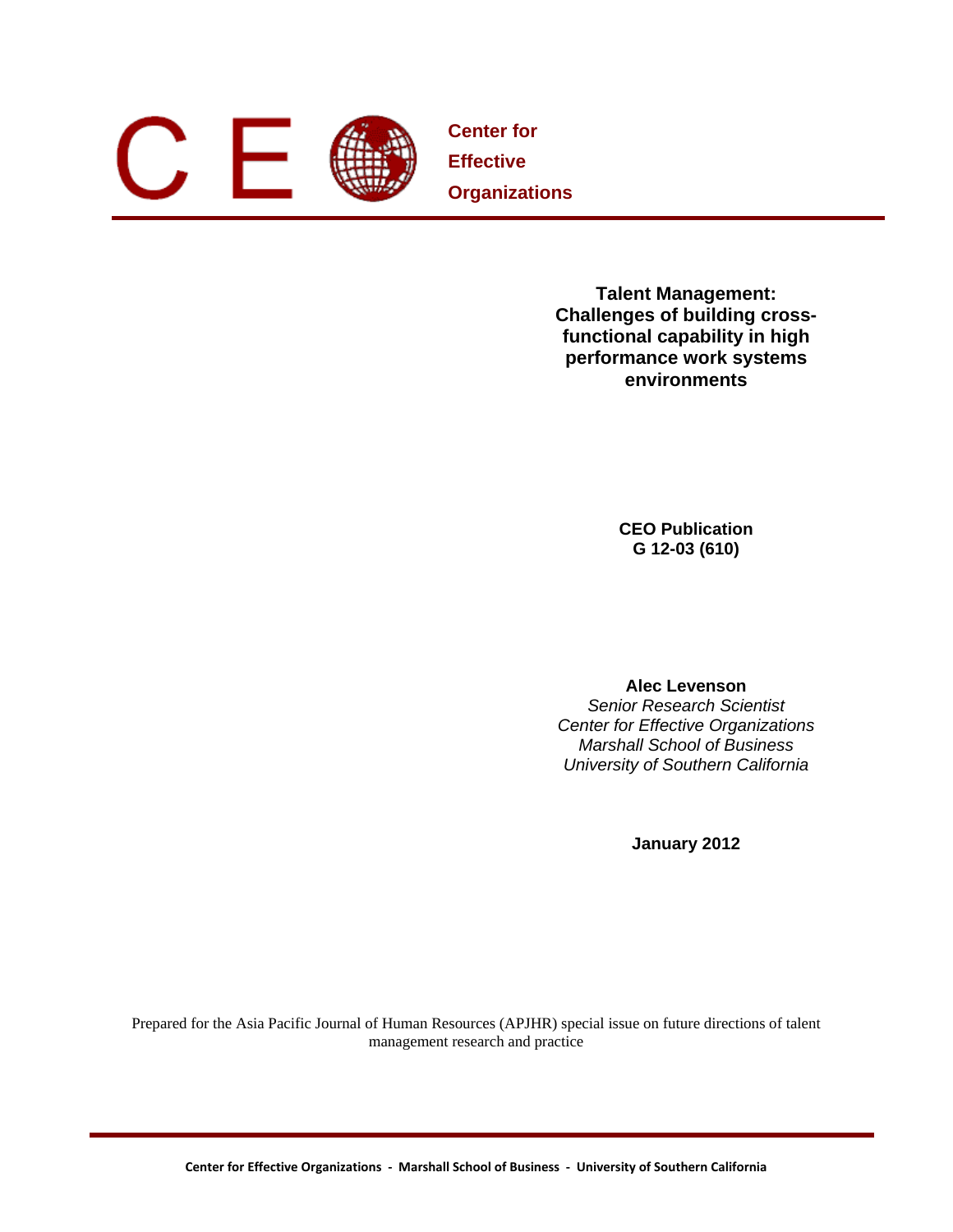# Talent Management: Challenges of building cross-functional capability in high performance work systems environments

Alec Levenson Center for Effective Organizations Marshall School of Business University of Southern California alevenson@marshall.usc.edu

January 9, 2012

Prepared for the Asia Pacific Journal of Human Resources (APJHR) special issue on future directions of talent management research and practice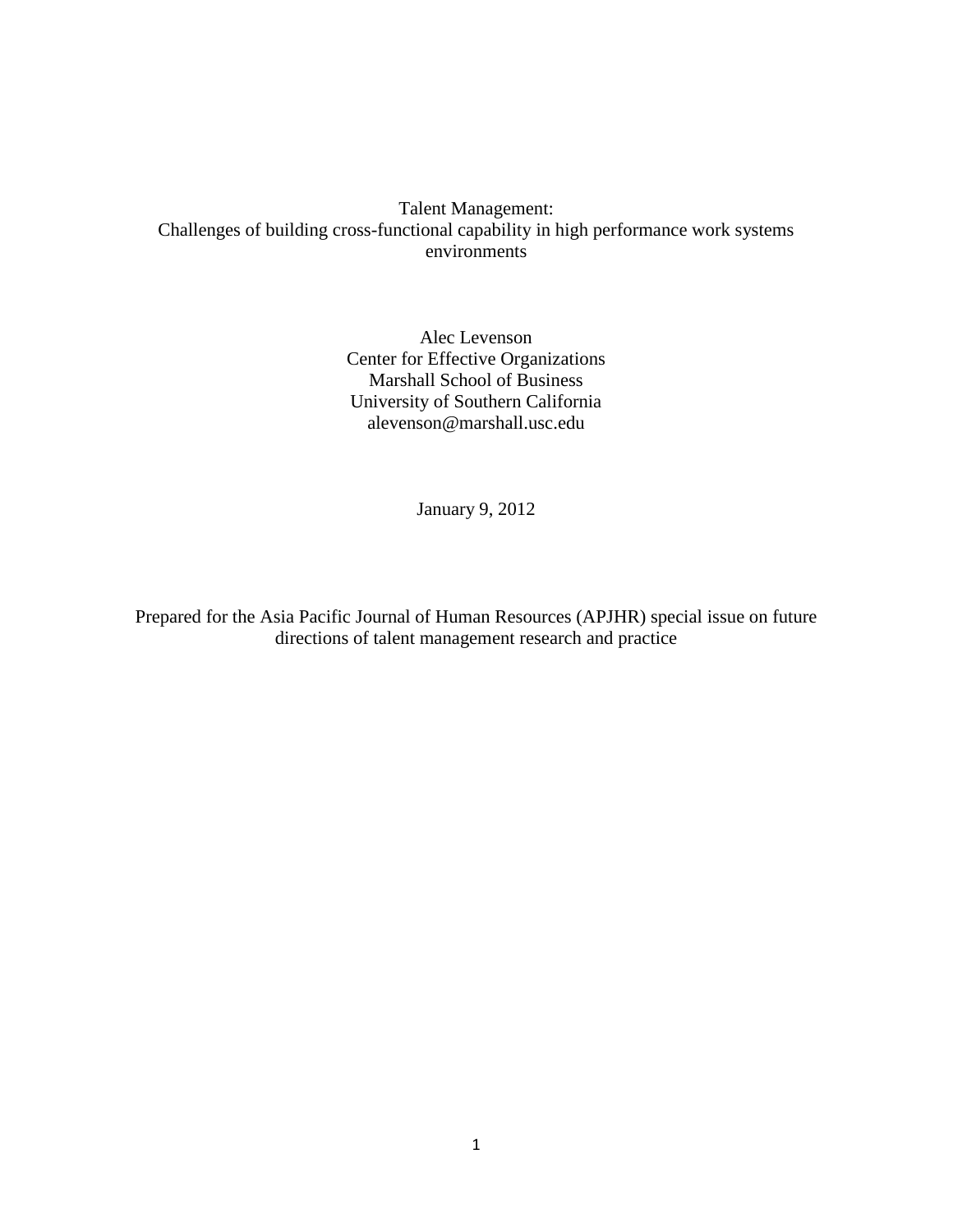# Abstract

Occupational dissimilarity is a measure of the overlap in education, skills and experience across two disciplines. Though occupational dissimilarity is not directly addressed in the organization design, careers, and other literatures, it plays an important role in organizational effectiveness. Specifically, integrating tasks when occupations are dissimilar is quite difficult, which can hinder successful strategy execution. When two or more dissimilar functions play key roles in the value creation process (for example, R&D and sales), the risks to organizational effectiveness are particularly acute. In these cases there are no natural tendencies for individuals to develop cross-functional skills, and traditional integration approaches typically include only formal mechanisms such as general manager development and cross-functional teams. The argument is made here that organizations should more actively focus on ways to foster crossfunctional skills at the individual contributor level, not just general manager level, in such cases. Examples from logistics, consumer product analytics, and services procurement / business process outsourcing are addressed. Implications for organizations operating in emerging markets with large consumer markets but underdeveloped talent markets are also explored.

Key words: talent management, high performance work systems, cross functional teams, competencies, integration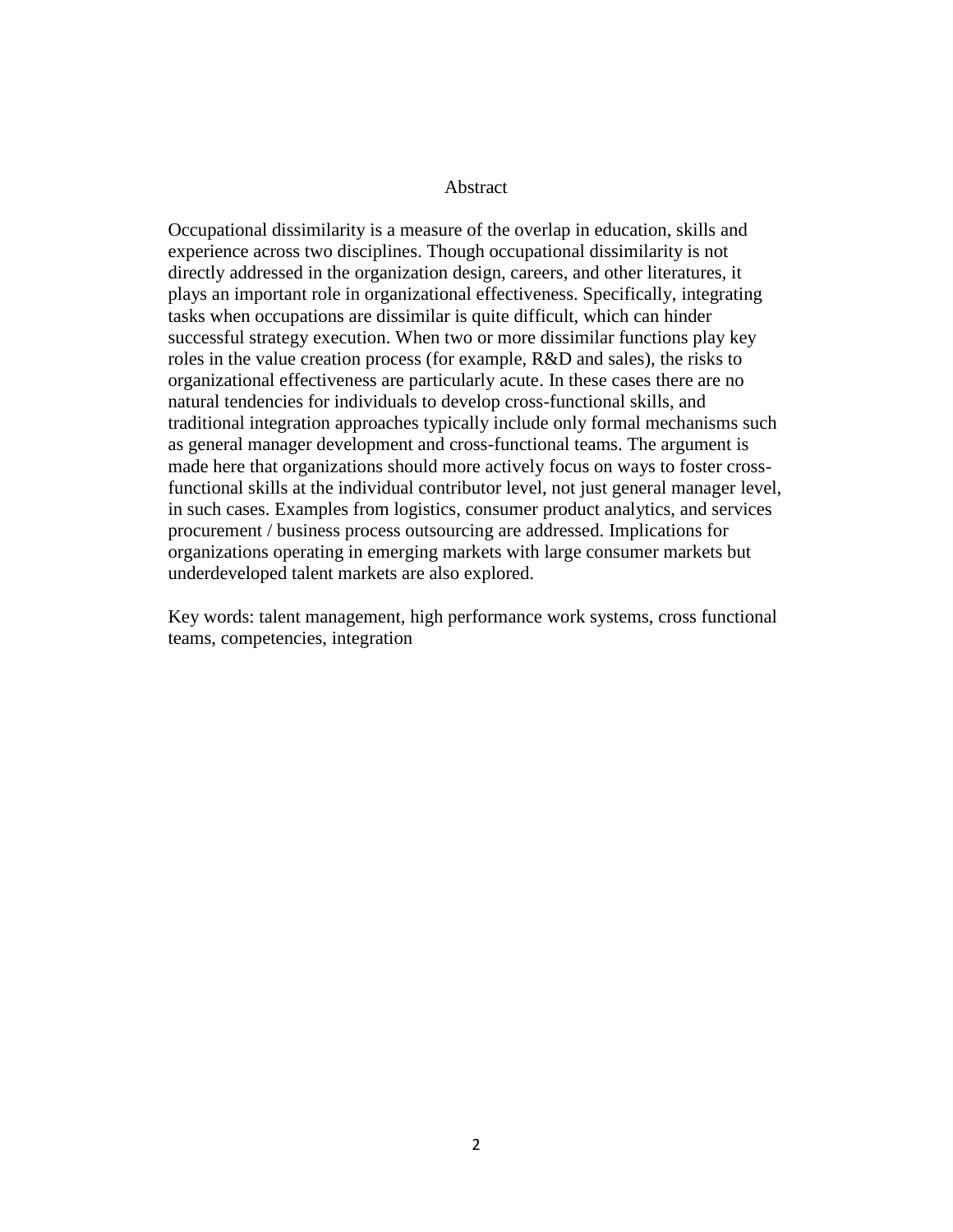# 1. Introduction

 $\overline{\phantom{a}}$ 

The importance of specialization for organizational success has been widely recognized by both economists and management researchers since the early days of both disciplines (Smith, 1776; Lawrence and Lorsch, 1967). In order for specialists' input to create added value, the fruits of their labors have to be integrated effectively, a task that is assigned to groups, teams or dedicated roles. At the individual worker or job level, the ability to work across multiple disciplines is addressed formally principally through cross-training for group-based work and through job rotation for general manager development.

Developing cross-job or cross-functional skills is not necessarily a difficult task. For many people and roles, the ability to learn and master a different role does not pose a major challenge so long as the nature of the skills needed for the other role are sufficiently close to what the person already knows how to do. Jobs on manufacturing assembly lines are close in this way, which is one reason why cross-training is both effective and relatively easy to implement in the support of self-managing assembly line teams. Jobs in sales versus marketing, in finance versus accounting, in research versus development, etc., are all close because the education and job experience required to master one discipline translate virtually seamlessly<sup>1</sup> to the other discipline. Consequently, individuals' career paths often weave between disciplines such as these that are close, or adjacent. With relatively high degrees of cross-fertilization between functions such as these, the organizational challenge of integrating work and organizational processes across the two disciplines is greatly diminished by the deep familiarity people in both functions have about the other function.

<sup>&</sup>lt;sup>1</sup> In this context "close" means that the formal educational requirements are essentially the same, and that work experience in one discipline raises productivity in the other discipline. It does not mean that the marginal return to experience (or marginal productivity) across disciplines is necessarily the same. We would expect that within-discipline experience generally will raise productivity more than cross-discipline experience, with the exception of instances where productivity is positively related to integration of tasks across the two disciplines.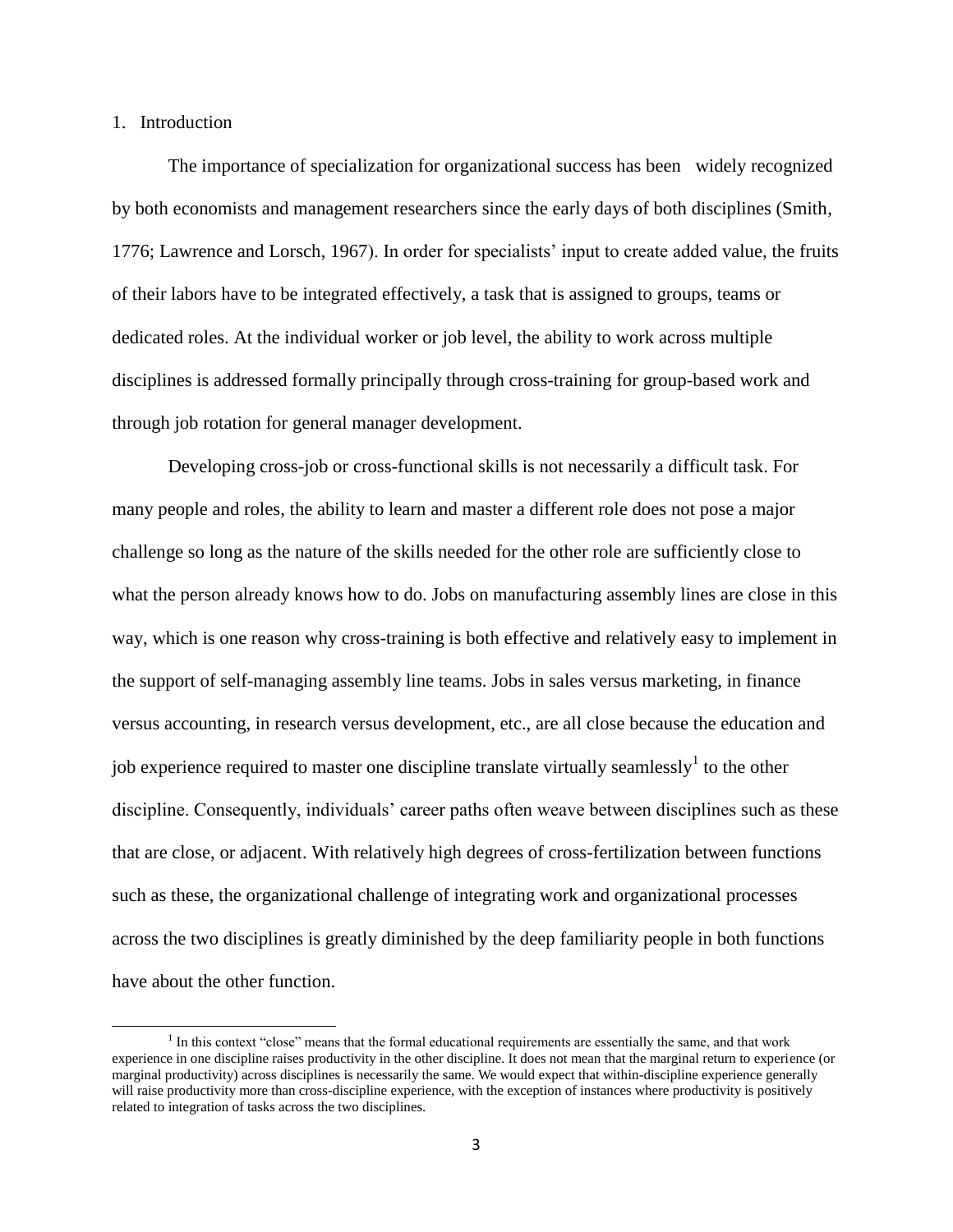Yet many jobs and functions are not close or adjacent in this sense. In any case where the skills and experience needed to master a job or discipline are quite different, there is little foundation for natural cross-job or cross-functional understanding and integration. Examples include design versus engineering, sales and marketing versus R&D, sales/customer service versus production, and finance versus HR. The reason why these functions are not adjacent is due to three factors: (a) the educational and work experience requirements to become expert in each discipline are not closely related, (b) it takes a long time to become expert in each discipline, and (c) in the general population, it is rare to find people who have accumulated the human capital needed to become expert in both disciplines.<sup>2</sup> Anytime there are two disciplines that satisfy these three criteria we will call them distant or nonadjacent.

In such cases of distant or nonadjacent disciplines, the traditional ways of organizing work and developing skills leaves organizations exposed to integration challenges when there are large numbers of specialists who have to interact with each other to realize the company's strategy. These bottlenecks often are the foundation of structural impediments that prevent effective strategy execution. In a world with ever increasing competition, the ability to overcome these bottlenecks arguably is a new frontier for gaining ever-elusive competitive advantage. Examples from the fields of industrial design, supply chain, sales analytics and services procurement are explored in detail.

This article lays out a new way to overcome these bottlenecks: developing and rewarding people for being both specialists and cross-functional experts. In contrast with general management development, this strategy focuses on individual contributors, not high potential

 $\overline{\phantom{a}}$ 

 $2$  In contrast, consider the example of the skills needed to be a copy editor, administrative assistant or data entry operator. The English and computer skills needed for these occupations are commonly found among many people who work in other white collar occupations, which makes these occupations close to each other. Thus integrating the work of these occupations (copy editor, administrative assistant, date entry operator) with the work of other white collar occupations is typically much easier than integrating work across distant or nonadjacent occupations.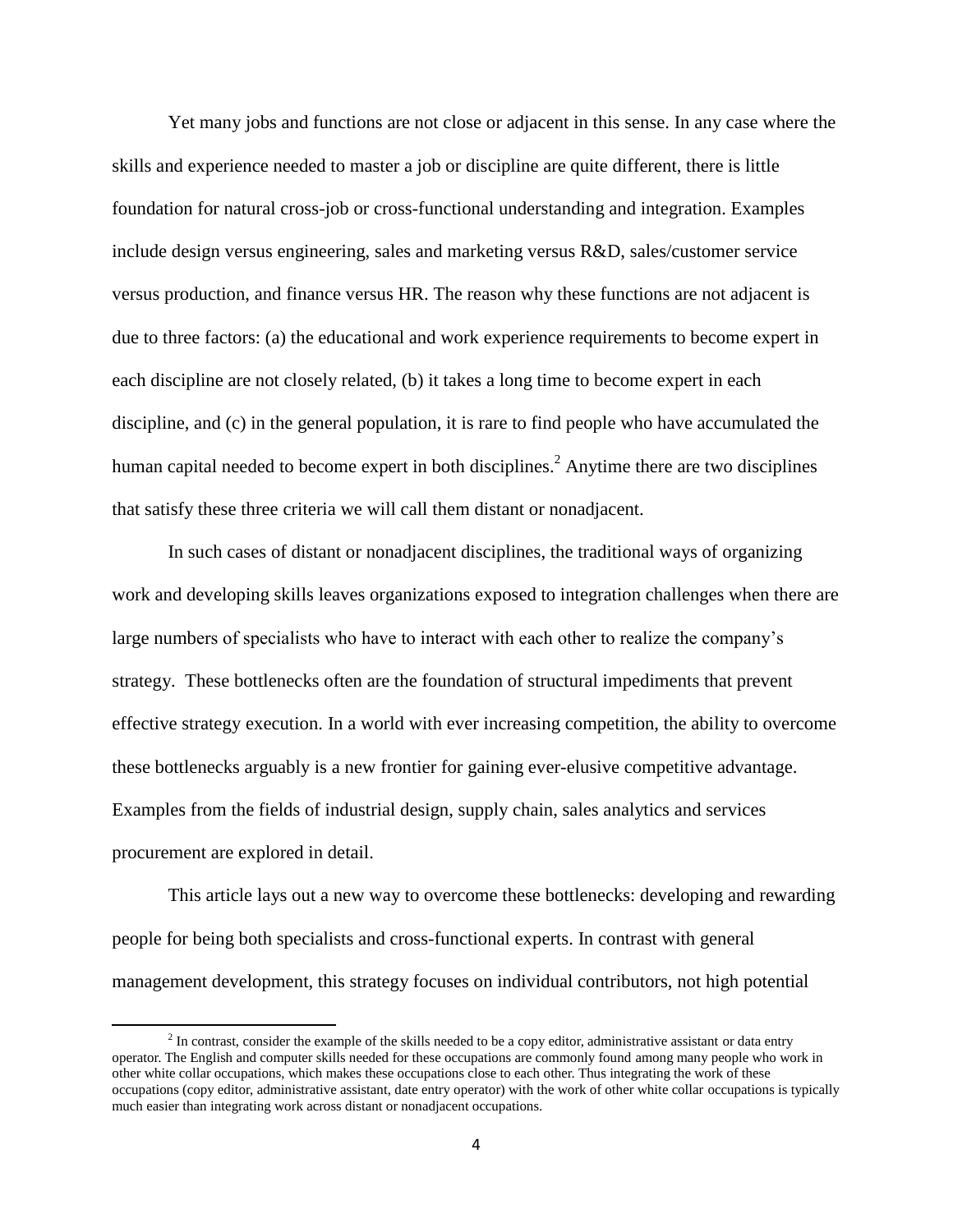managers. In contrast with team-based cross-training, this new strategy is designed for developing cross-functional experts among a wide array of functional experts, not just those assigned to specific teams or group projects.

This new talent strategy has the potential to provide competitive advantage to any company, and particularly to companies in fast growing emerging markets. Such markets are characterized by underdeveloped talent markets and low availability of people with extensive experience working in the complex organizational settings that characterize modern day multinationals. Developing effective talent strategies to overcome the challenges of integration across distant disciplines can be even more vital for organizational effectiveness in fast growing emerging markets than in longer-standing developed economies.

#### 2. The benefits of specialization to the individual and to the firm

Since the time of Adam Smith (1776) and Frederick Taylor (1923), economists and management experts have championed the merits of specialization. Specialization is both a reality and necessity of economic life. The entire wealth of human knowledge is too much for one person to master. For that reason alone, the world cannot be filled with complete generalists; some specialization is required because of the physical limits of the human brain.

The degree of specialization in societies is relatively high. Occupational specialization is a cornerstone of human development in every economy worldwide. Cursory evidence of occupational specialization can be found in the distribution of jobs across occupations: significant fractions of employment are accounted for by occupations that require large amounts of specific human capital accumulated through years of dedicated schooling and/or on-the-job experience. For example, in the United States in 2010, more than one third of all jobs were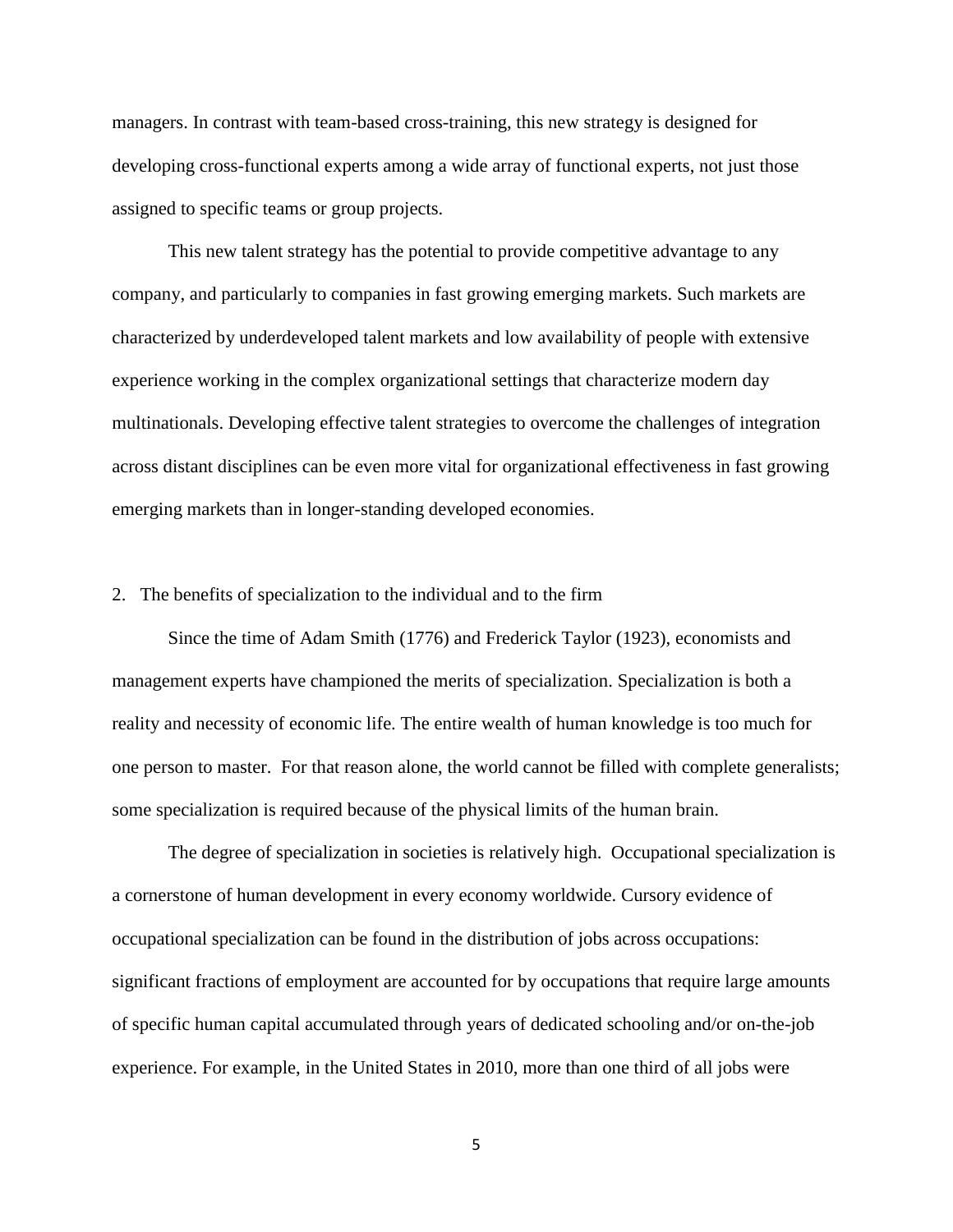accounted for by management and professional occupations which typically require at least a four year bachelors degree (often with a specific focus such as medicine, law, engineering, science, architecture, etc.) and many years of on-the-job experience to be successful. Adding in occupations that do not necessarily need a specific educational degree but which require years of dedicated on-the-job experience to be successful (such as fire fighters, police, construction workers, first-line supervisors, and machine operators, installers and repairers), brings the total to more than half of all jobs in the economy.<sup>3</sup>

Occupational wage paths tend to be fairly deterministic, at least after the initial period of work experience after leaving school. Many people "job shop" in the years immediately after leaving school, trying different occupational and career choices before settling on a focus. Once people choose career paths and accumulate a certain amount of experience, they tend to stay with those career paths. Topel and Ward (1992) found that more than two-thirds of lifetime job changes occur during the first ten years of work experience. Neal (1999) found that early in people's work experience, job changes often include career (occupation) changes; over time career changes become much less common and job changes tend to take place across employers within the same career path.

From the individual's perspective, one reason for focusing on a specific career is the accumulation of specific human capital and higher compensation that comes along with it. Evidence for the importance of specific human capital is clear from the experience of workers who are displaced from a job because of a plant closing or other large scale event beyond their control. The advantage of focusing on workers like these is that their job change is assured to be because of economic conditions that are relatively independent of their skills. We can be

l

 $3$  Author's calculations from Bureau of Labor Statistics (2010) data.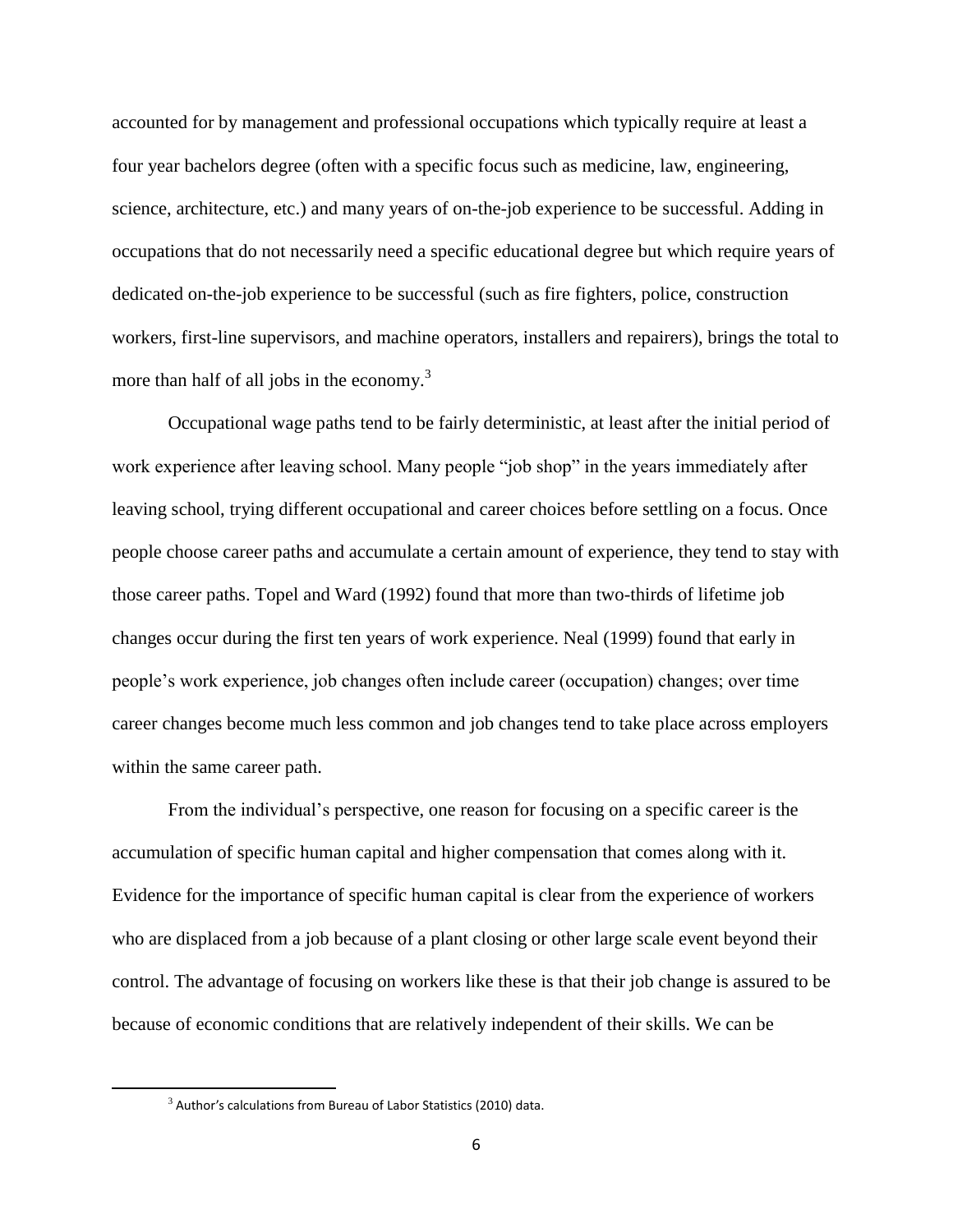confident that these job changes are not "for cause" which would indicate a mismatch between the worker's skills and the job requirements.

When displaced workers can find jobs in a related field (for example, manufacturing workers remaining in manufacturing), their wage losses from being displaced may be as small as only half as much as their peers who take jobs in entirely unrelated fields (Jacobson, LaLonde, and Sullivan, 1993). When the displaced workers are able to stay within the same industry, they often suffer relatively little long-term earnings losses (Neal, 1995). Moreover, the effects of displacement on earnings typically exist predominantly for older workers with much larger amounts of firm-specific and industry-specific tenure, not for younger workers (Kletzer and Fairlie, 2003). All told, the evidence from displaced workers supports a strong labor market return to individuals for specializing their skills by choosing a career and sticking with it. Workers also vote with their feet: those with greater tenure in an industry are more likely to stay in that industry after displacement than workers with less tenure (Fallick, 1996). The latter is consistent with workers trying to minimize earnings losses from applying their accumulated human capital in jobs where it is less valuable.

From the firm's perspective, there are strong arguments for specialization in job design, which is the counterpart to the worker's choice of career specialization. For example, in the first chapter of *The Wealth of Nations,* Adam Smith (1776) analyzes specialization in job design in a pin factory. In what may be the first management case study in history, Smith calculates that if a worker does every task involved in making a pin, she can produce at most about 20 pins per day. Smith then estimates that if workers specialize on different tasks, 10 workers can together produce about 48,000 pins per day. Thus, in Smith's example, specialization through narrow job design increases production by about *24,000 percent*. Even if this is a large overestimate of the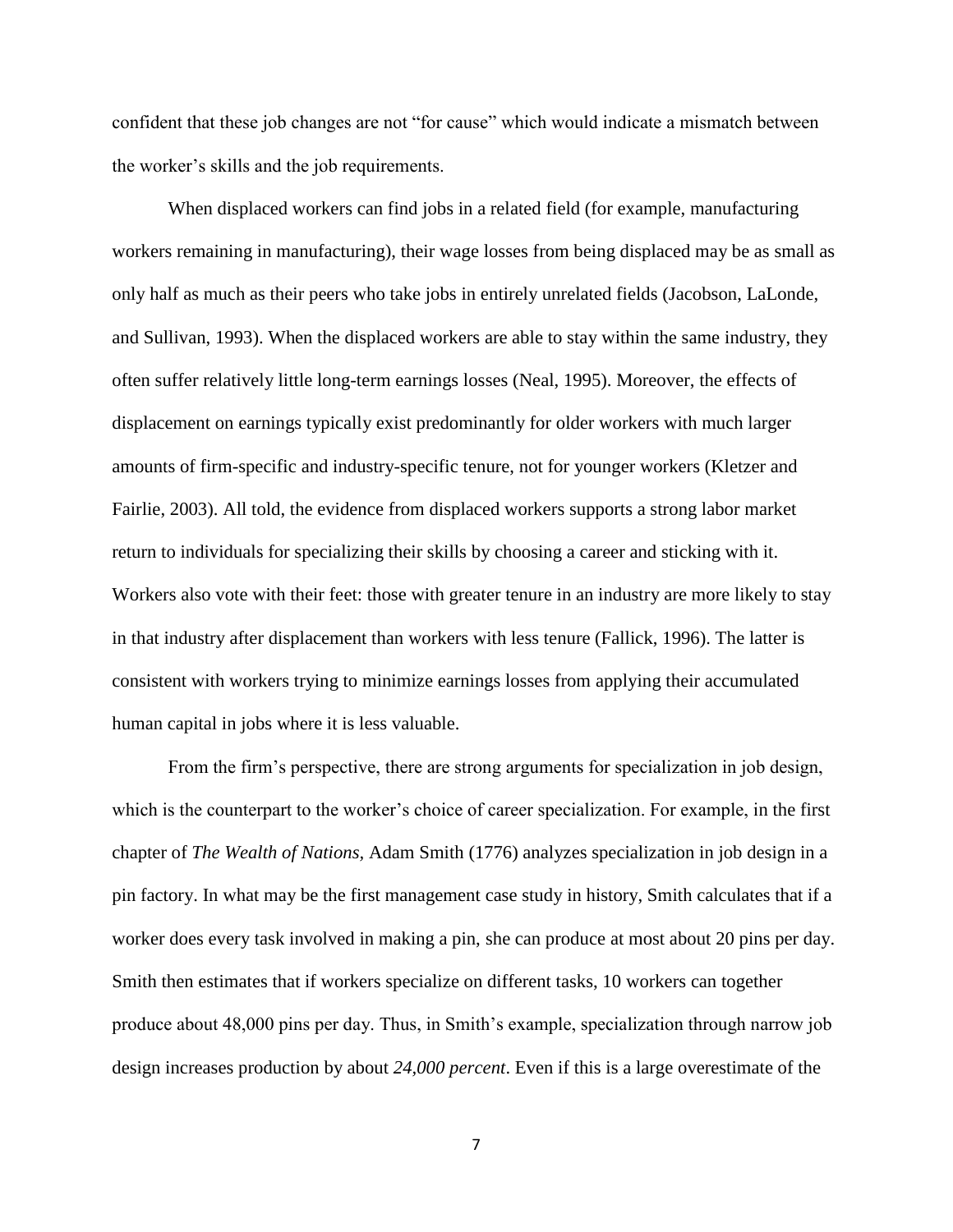true productivity differences, it still indicates the potential power of specialization as an approach to job design.

Frederick Taylor (1923) and other management researchers and practitioners pioneered the use of industrial engineering and job design as a way to use the benefits of specialization to improve productivity. Industrial engineering enabled breaking down the intricate steps of producing a highly complex product (such as a car) into very narrow tasks or jobs that could be performed by relatively unskilled workers. The specialization of tasks on the manufacturing line produced enormous productivity gains.

3. Limits to the benefits of pure specialization: narrow versus enlarged/enriched jobs, and teams

There are limits to the productivity gains to be had from pure specialization alone. The rationale for the benefits of moving away from narrowly-designed jobs to jobs with more tasks and greater responsibility is provided by the research of Herzberg, Hackman, Lawler and Oldham (Herzberg, Mausner and Snyderman, 1959; Herzberg, 1966; Herzberg, 1968; Hackman and Lawler, 1971; Lawler, 1973; Hackman, Oldham, Janson and Purdy, 1975; Hackman and Oldham, 1976; Hackman and Oldham, 1980; Lawler 1986). The main argument is that moving away from highly specialized, narrow jobs can increase the intrinsic motivation to do the job tasks through enhanced meaningfulness of the work, responsibility for outcomes of the work, and knowledge of the results of the work.

The movement away from narrow jobs can happen through job enrichment, job enlargement or both. Job enlargement means expanding the number and variety of tasks the job is responsible for without increasing the diversity of skills needed to perform the tasks, nor increasing the level of responsibility of the job (i.e. authority to make decisions). For example,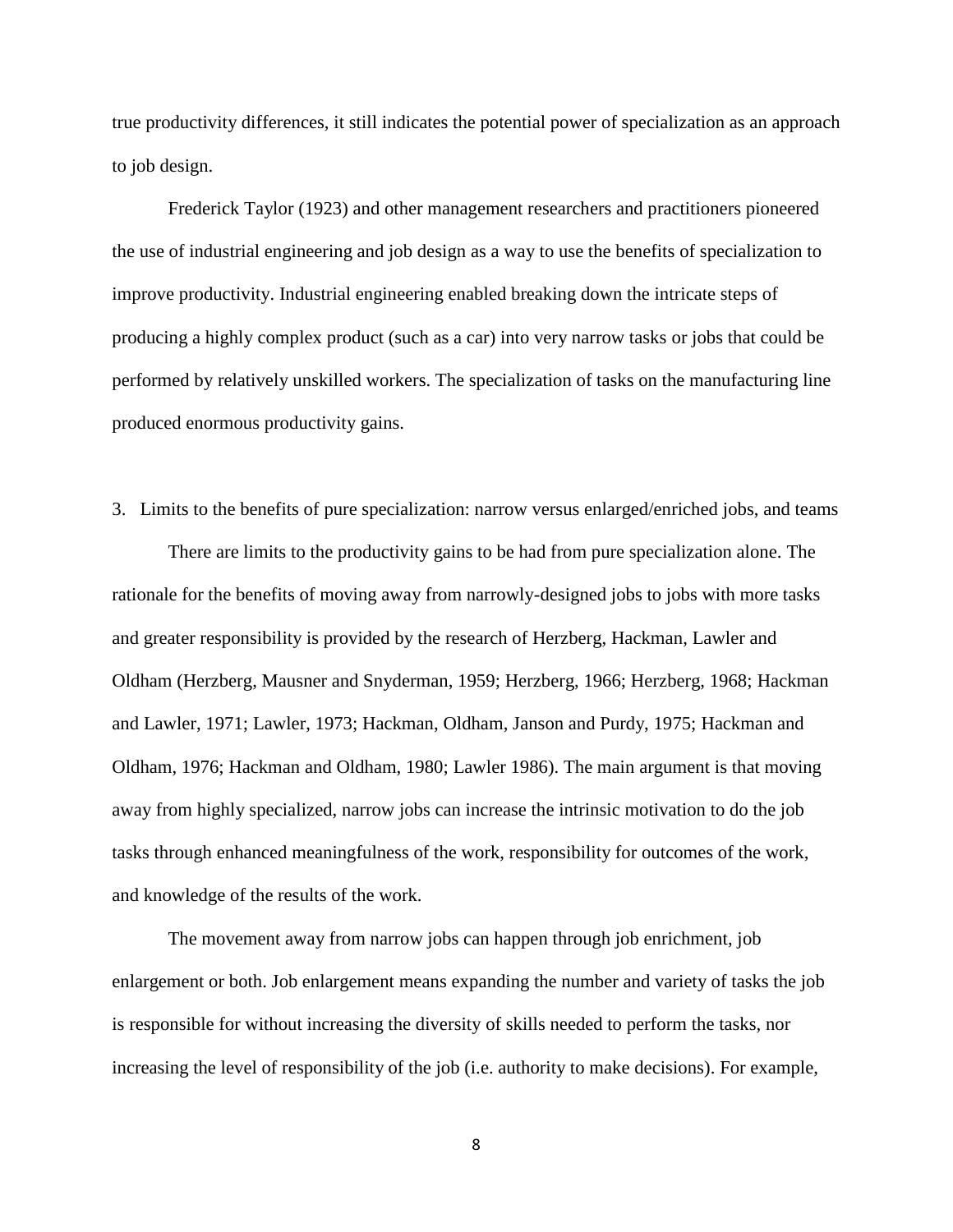expanding a manufacturing line job from installing one component to installing two components, if they require the same skill set, is job enlargement. Expanding a telephone receptionist job to include basic word processing could also be job enlargement. Generally speaking, we expect that motivation would increase due to job enlargement if the original job's tasks were vary narrow: enlargement in this case increases motivation through increased task variety.

The literature has focused much more on job enrichment than job enlargement. Under job enrichment, the skills needed to perform the added tasks and/or the level of decision making authority increase. For people with the aptitude for the added skills and/or desire to have greater responsibility, it is easy to see why enrichment can increase motivation.

The benefits of job enrichment and enlargement derive from reduced monotony and an ability to better understand the full set of tasks that have to be accomplished. Reduced monotony increases productivity through enhanced motivation to focus on the tasks and avoid simple errors. A greater ability to understand the full set of tasks increases productivity through greater efficiency of integrating the tasks assigned to the job. The potential tradeoff comes from the time it takes to learn each of the tasks: if the tasks are complementary and the skills required tend to be found in the same person, then expanding the number of tasks should lead to greater efficiency through integration. However, the more dissimilar the tasks are, the greater the likelihood that inefficiencies will be introduced by combining those tasks in the same job.

The inefficiencies created by combining dissimilar tasks implies that there is an upper limit on how much motivation and productivity can be increased for the typical worker under both job enlargement and job enrichment. In the case of enlargement, the motivational benefits of more and more task variety eventually become overwhelmed by problems of coordination and sheer task volume: if there are far too many tasks to be completed in a reasonable amount of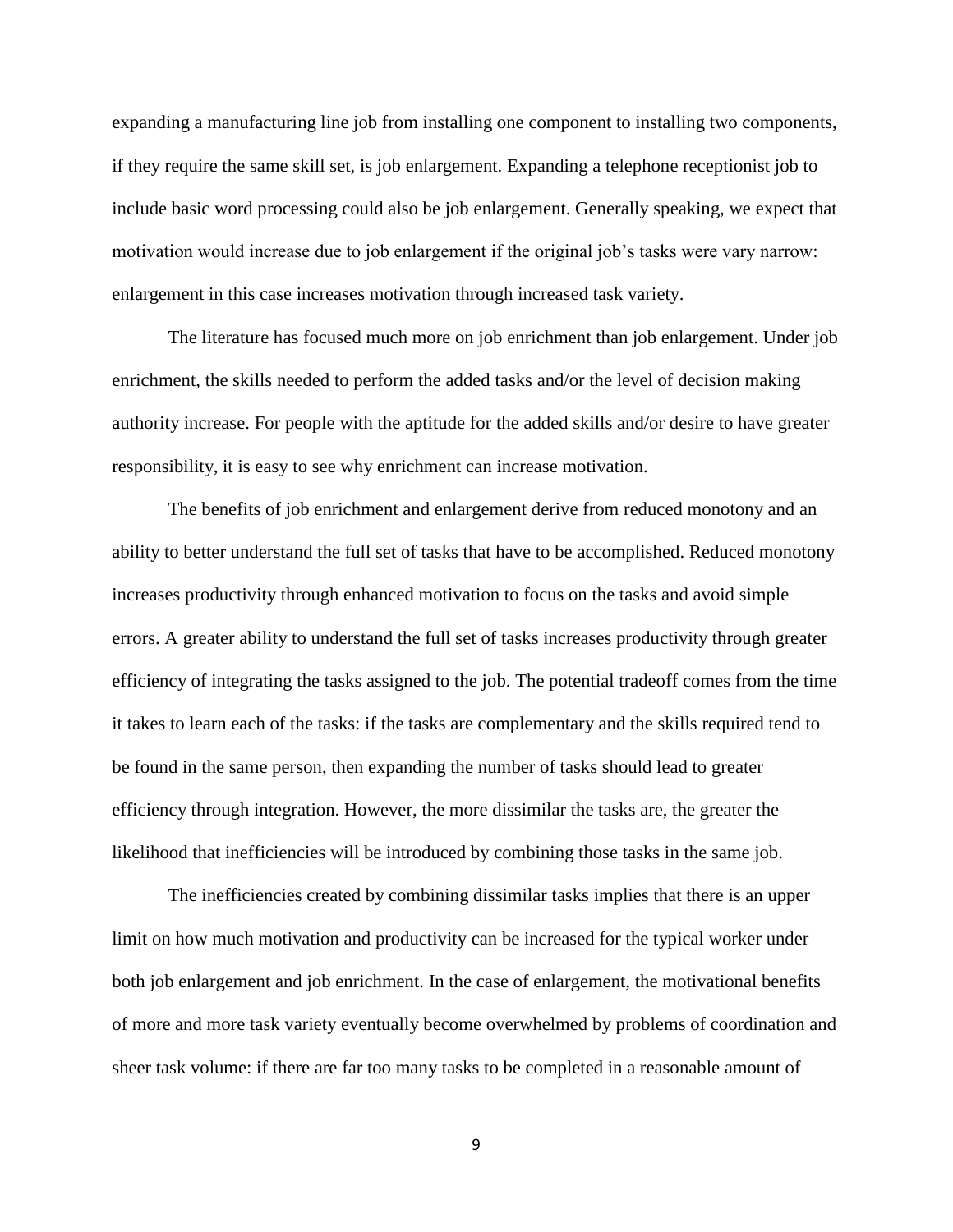time, the person should become demotivated by the prospect of having to do all of them. In the case of enrichment, the argument is similar, but with two nuances. First, if a broader and broader skill set is required, the ability of any one person to effectively accomplish the tasks eventually will be driven to zero because all people have limits to the number of skill domains they can completely master. Second, ever increasing decision making responsibility will not necessarily be attractive to all workers; so the pool of people motivated by job enrichment along decision making lines should diminish at very high levels of decision making responsibility.

Despite the long history of writing and practice around the aspects of job enlargement and enrichment, the issue of occupational similarity in the tasks has not been thoroughly addressed. One reason is that, in practice, enrichment and enlargement tend to take place along skill dimensions that are similar, that is, either within an occupation or across similar occupations (sales and marketing; engineering and operations; manufacturing and distribution; research and development; etc.). A second reason is that teams are the primary vehicle used to integrate and coordinate tasks.

Starting in the middle of the  $20<sup>th</sup>$  Century, problems with quality on traditional manufacturing lines led firms to experiment with less specialized jobs on manufacturing lines and in other settings where job design had created very narrow jobs. Introducing cross-training and team-based methods of production in many cases led to increased productivity (Appelbaum and Batt 1994; Mohrman, Cohen and Mohrman, 1995; MacDuffie, 1995; Cohen and Bailey, 1997; Ichniowski, Shaw and Prennushi, 1997; Knez and Simester, 2001; Hamilton, Nickerson and Owan, 2003; Janod and Saint-Martin, 2004; Zwick, 2004; Blasi and Kruse, 2006; Devaro, 2008). However, the absence of complementary HR practices often limited the productivity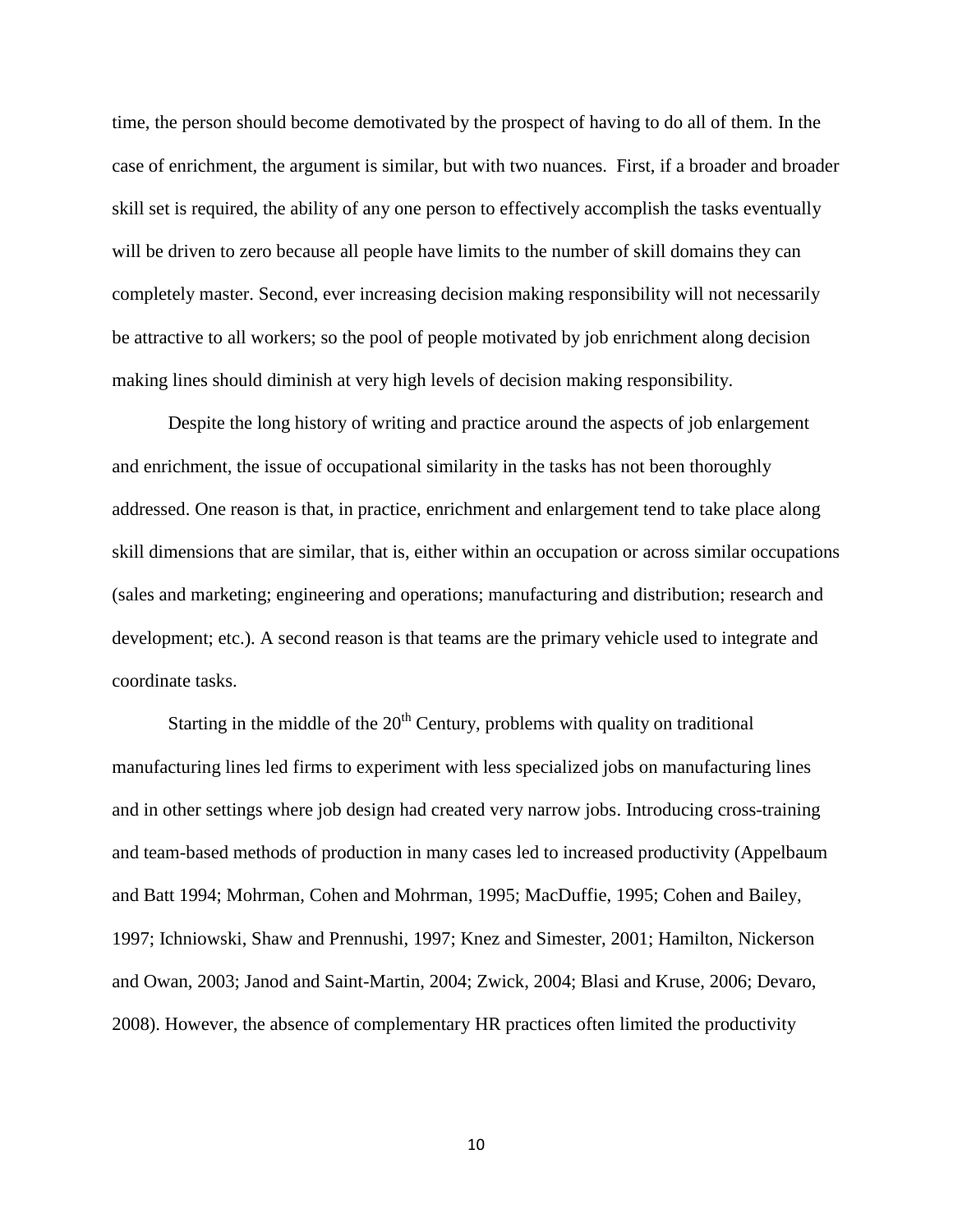improvements (Cooke, 1994, MacDuffie, 1995; Mohrman, et al., 1995; Wageman, 1995; Cohen and Bailey, 1997).

Job enrichment has succeeded on manufacturing lines through the introduction of teambased work in which a group of employees is mutually responsible for a set of tasks, such as assembling an entire engine. In the original manufacturing line configurations, each worker was responsible for one part of the engine assembly. The problem was that errors in putting together the engine would not necessarily emerge until the engine was fully assembled, at which point it was time consuming to track down the source of the errors. Team-based work has succeeded in these settings by making a group of workers collectively accountable for the complete set of work – for example, the entire engine assembly – and using job rotation and cross-training to enhance skills and integration. Though the tasks of engine assembly are distinct, they draw from a very similar skill set (occupation), which enables cross-training and job rotation to contribute to quicker assembly time and higher quality through better task integration.

Evidence on the use and impacts of teams outside of manufacturing is less extensive, yet still clear (Wageman, 1995; Cohen and Bailey, 1997; Batt, 1999). Though there is much evidence of increased productivity, the net impact on profitability is less obvious (Cappelli and Neumark, 2001). This is due in part to higher labor costs associated with greater skill requirements and job responsibilities in work environments with less narrowly defined jobs (Osterman, 2006).

The manufacturing assembly line is an example at one extreme of team structures. At the other extreme are new product development teams. These two examples bookend the range of options for team design, with the extremes defined by the degree of dissimilarity in the skills needed to perform the full set of tasks (Figure 1): the manufacturing assembly line typically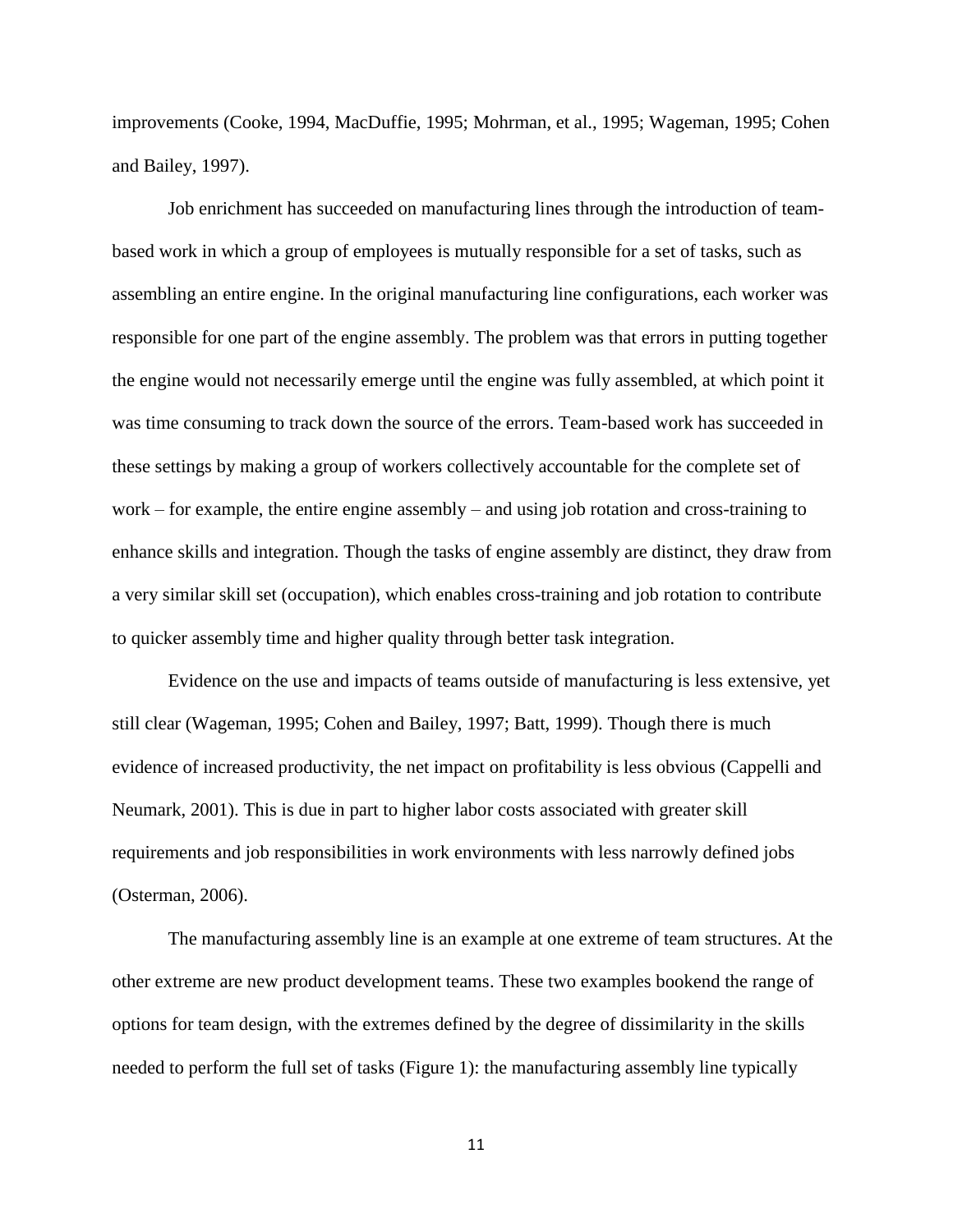draws skills from only one occupation or from very similar occupations; the new product development team requires skills from a number of very dissimilar occupations (R&D, sales and marketing; operations/manufacturing; strategy; etc.).



**Figure 1: Functional diversity on teams**

Extent of functional diversity on the team

Despite the potential benefits of teams, they are not productivity enhancing in all situations: there are limits to effective integration across roles, particularly when the roles are very dissimilar. This is the classic issue detailed by Lawrence and Lorsch (1967), who were the first to systematically identify the inherent tradeoff between differentiation (specialization) and integration in job and organization design. The essence of the problem is that, in theory, integration happens best at the individual job level, that is, when one worker is responsible for the tasks that are being integrated.

Despite the benefits of making integration happen in one role, there are limits to the productivity gains that can be accomplished through making a job less narrow (i.e. requiring that integration takes place at the job level, instead of across jobs) precisely because of the challenges of integration. The more complex the tasks of a job, the smaller the number of people in the population who can perform (integrate) the full range of tasks effectively. The diminishing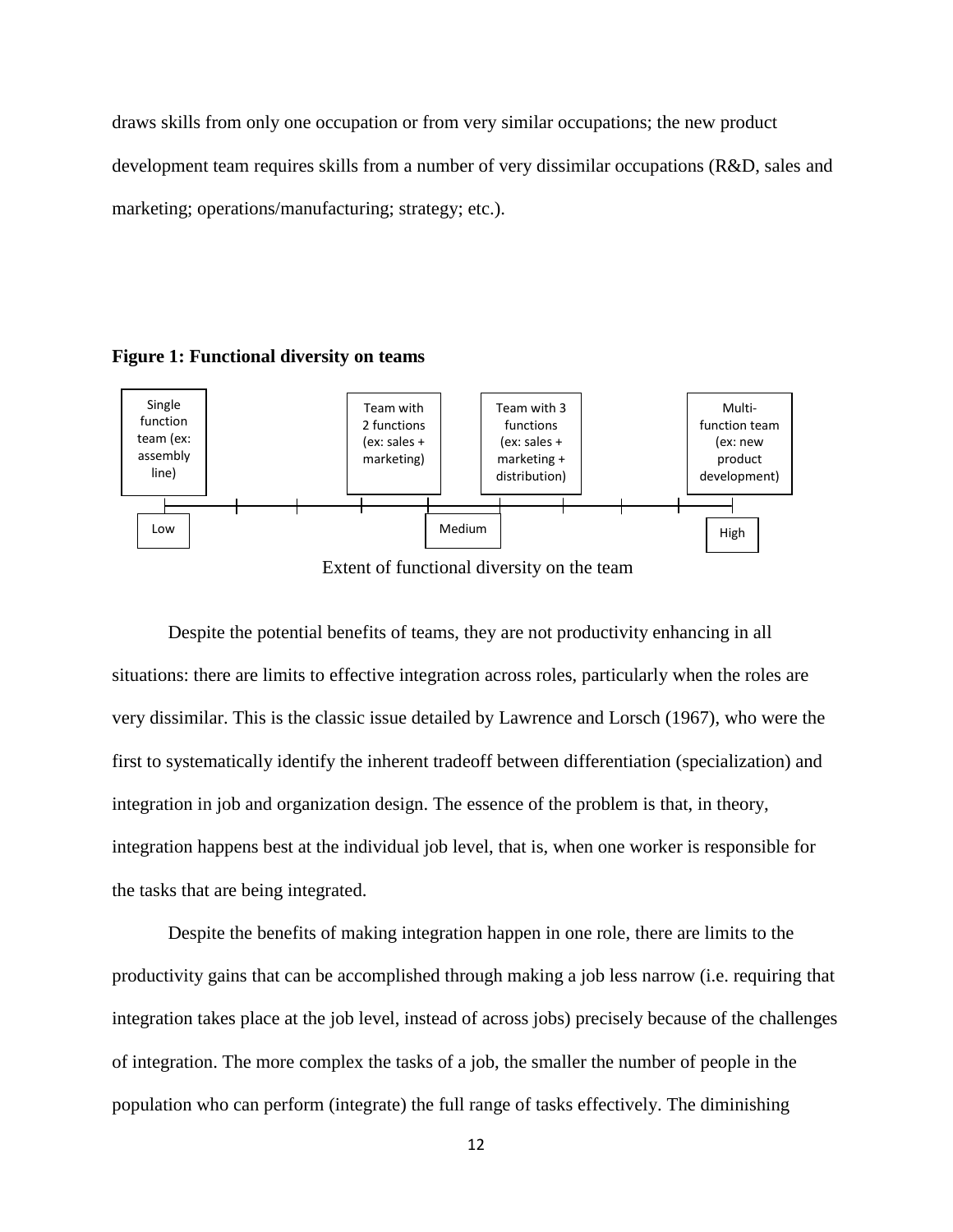productivity with increased task complexity is due in large part to the increase in cognitive difficulty. This means that there is an inverted U-shape relationship between job complexity and productivity: at some point productivity will necessarily fall when the complexity grows too high. This amounts to unraveling of the benefits of specialization: in the limit, all workers would be performing all of the production tasks, and thus all be generalists in the production system. Even when enrichment happens within a relatively narrow set of occupational skills, at some point the ability of the typical worker to perform the tasks effectively diminishes with increased enrichment. Thus there is an inverted U shape relationship between enrichment and productivity, as shown by the bottom (solid) line in Figure 2.



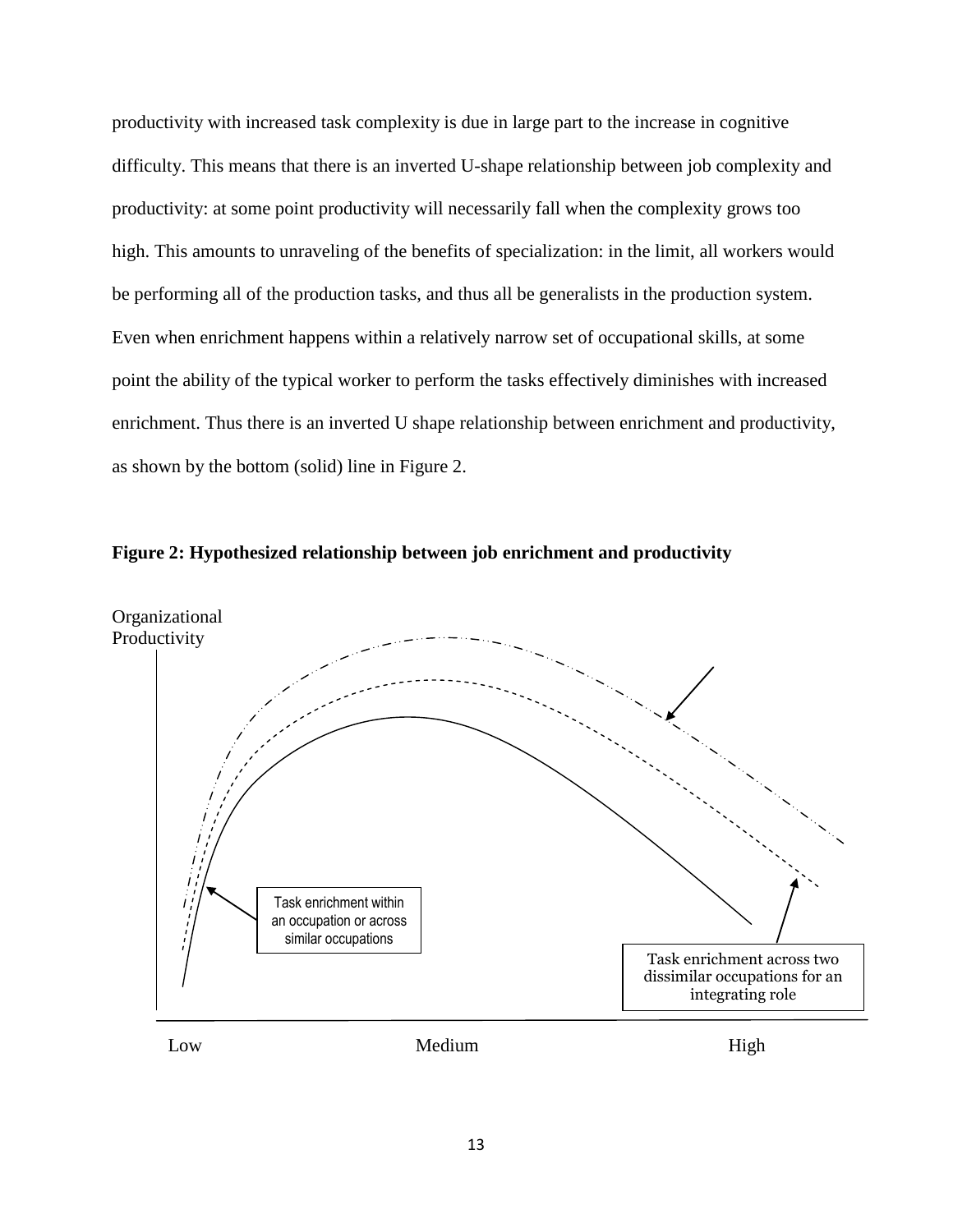Yet the benefits to the organization of effective integration are increasing in the complexity – and dissimilarity – of the tasks precisely because of the difficulty of accomplishing the integration. In cases where the rare person can singlehandedly integrate tasks across two very dissimilar occupations, that person's marginal productivity (contribution) to the organization should generally be higher than that of people whose jobs have only one of the two sets of tasks, so long as they are responsible for integration across the tasks. This is represented by the middle dotted line in Figure 2.

Interdependence among the tasks of dissimilar occupations needed to create customer value is the reason why integration of the tasks creates value. Because an integrating role plays a critical part in bringing together the output produced by two different functions, the contribution of those functions cannot be fully realized without the integration. Thus, while it may not always be true that the marginal productivity of an integrating role is higher than a non-integrating role, as a general approximation it is reasonable to conclude that this is the case. Going one step further, the marginal productivity of roles that integrate across three or more dissimilar occupations (i.e. general manager roles) generally should be the highest. This is represented by the top line in Figure 2.

Yet even if the marginal productivity of integrating roles is no greater than nonintegrating roles, the key point is that integrating roles are hard to fill in cases of occupational dissimilarity. The challenges of finding or developing people who can effectively integrate processes across a wide array of dissimilar occupations are clear, as evidenced by the inordinate amount of attention paid to the challenges and pitfalls of developing effective leaders and general managers (for example, Kotter, 1982; McCall and Lombardo, 1983; Kotter, 1986; Luthans, Hodgetts, and Rosenkrantz, 1988; McCall, Lombardo, and Morrison, 1988; Conger and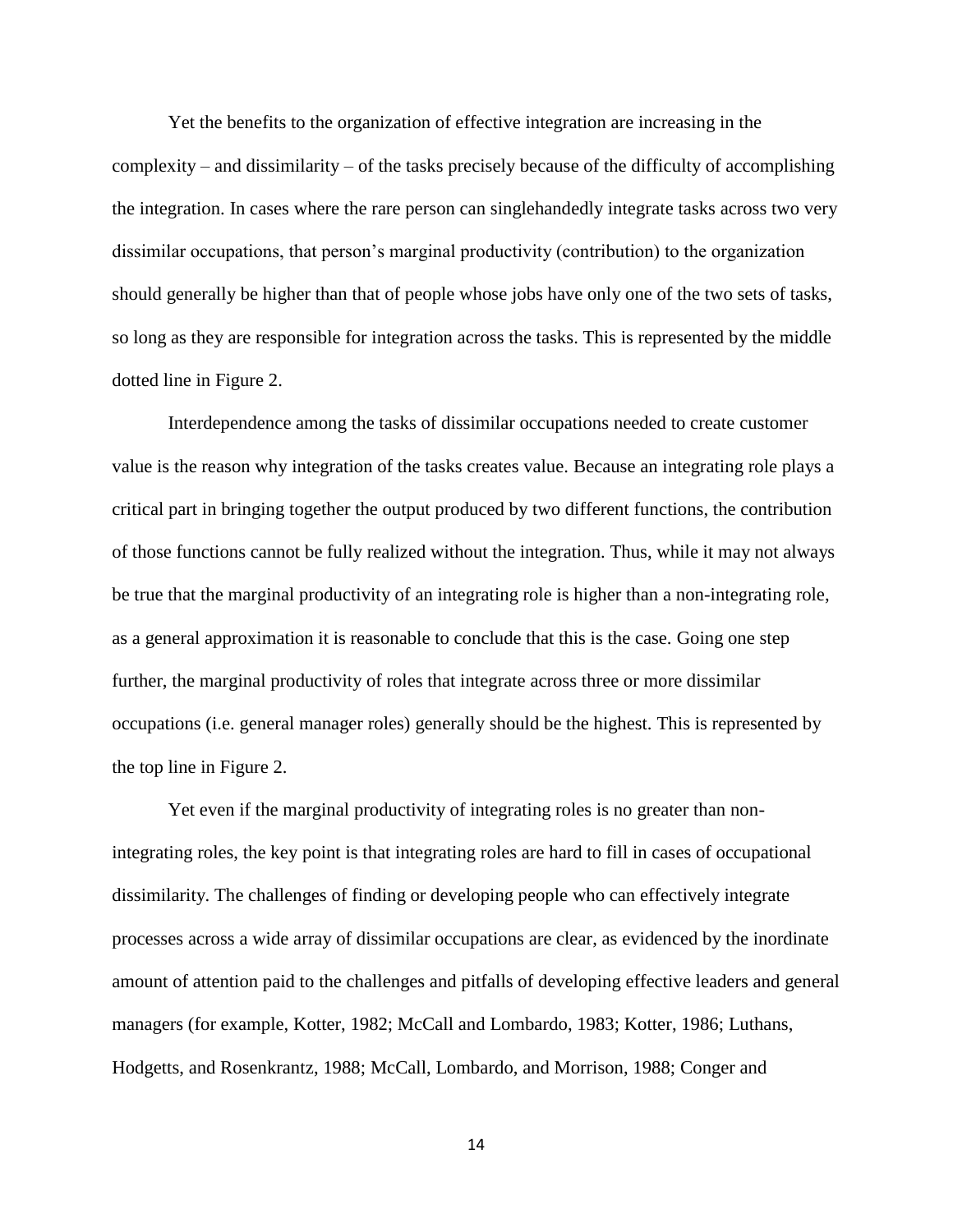Benjamin, 1999; Charan, Drotter, and Noel, 2000; Ready and Conger, 2003; Goldsmith and Reiter, 2007). Though there has been less focus in the research literature specifically on the challenges of integrating two dissimilar functions in one role, the challenges of general manager development and of implementing cross-functional team such as new product development teams are evidence enough.<sup>4</sup> As we discuss below, the challenges are particularly acute when work and processes have to be integrated across two or more dissimilar occupational specialties.

# 4. Traditional approaches to achieving integration across dissimilar occupational specialties

Integrating work across two or more dissimilar occupational specialties is one of the most difficult challenges that organizations face. Because the tasks and skills involved are not "close," the vast majority of people in the population who work in one of the specialties have little to no experience or skills in the other specialties. Consequently, organizations have to make explicit efforts to find ways to integrate the tasks effectively.

Organizations traditionally have used teams for integrating the work of dissimilar occupations, but the difficulties of doing so often lead to inefficiencies and problems executing the strategy. A classic case is integrating R&D with sales and marketing. A successful career in R&D typically involves education in a science-related field, years of experience doing scientific research, and skills that emphasize precision and extraordinary attention to detail, decision making after careful deliberation, delayed gratification, and an ability to work alone. A successful career in sales, in contrast, typically involves a general, non-scientific education, years of experience working in roles with a high degree of interpersonal communication, and skills that emphasize emotional intelligence and quick decision making with incomplete data. These

 $\overline{\phantom{a}}$ 

<sup>&</sup>lt;sup>4</sup> Though not explicitly addressed in those literatures, the new product development team and general manager development literatures typically deal with situations where three or more dissimilar occupational skills and tasks need to be integrated.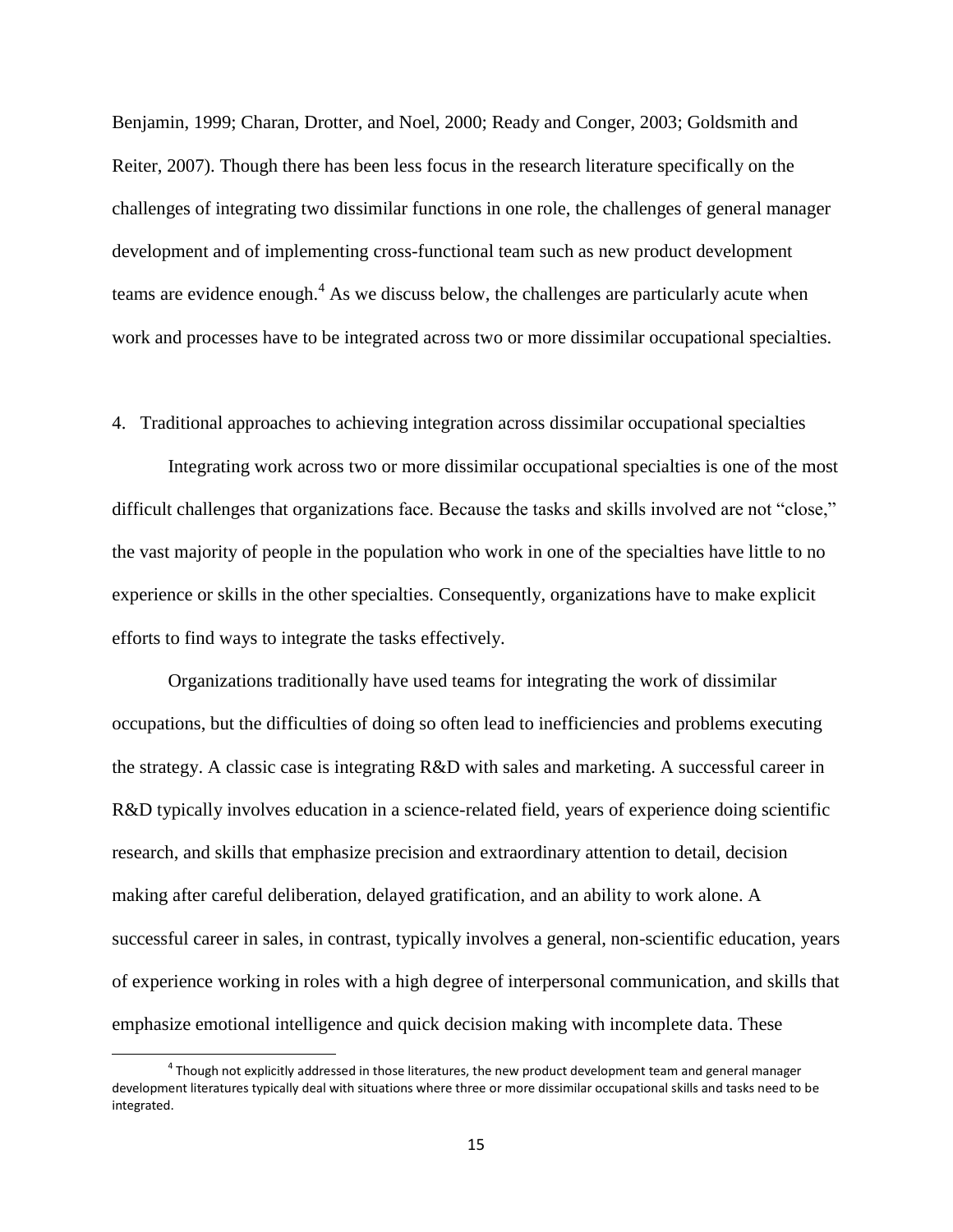profiles are almost polar opposite: most people with deep expertise in R&D would not succeed in a sales career path, and vice versa.

Because the work of R&D and the work of sales and marketing take place at different stages of the value creation process and are occupationally dissimilar, communication between the two functions traditionally takes place through more formal channels and processes.<sup>5</sup> When organizations want the closest integration possible, cross-functional teams are used (e.g. new product development teams). Yet even when cross-functional teams are used, there are potentially large inefficiencies because of lack of alignment of perspective and communication styles created by the occupational dissimilarity: it is hard to get people, even on the same team, to see eye-to-eye when they come from such different perspectives. Consequently, most organizations struggle with innovation because the market signals and intelligence collected by the sales and marketing functions are not effectively integrated with R&D and the product development process.

One company that provides a counterexample is Apple, which in recent years has consistently exceeded expectations through an ability to effectively integrate design and marketing perspectives with R&D to turn out products such as the iPod, iPhone, and iPad. One reason why Apple commands so much attention in both the popular press and the financial communities – and why its stock has performed so well – is precisely because it is widely recognized as unusually capable of achieving the integration that other companies struggle to accomplish. In large part, the credit given to Steve Jobs for Apple's success lies in his ability to integrate R&D, design and marketing in a way that few others seem capable of doing. With his

 $\overline{a}$ 

<sup>&</sup>lt;sup>5</sup> In contrast, when occupations are close or similar, informal networks and communication are more likely to occur spontaneously. This creates a foundation for cross-functional collaboration on which the organization can build task integration with much less effort and greater success than when occupations are dissimilar. For example, sales and marketing are separate functions, yet in most organizations there are large informal networks that help bind the two groups together, based on people with career paths that cross both disciplines, frequent collaboration on projects, and occupational similarity.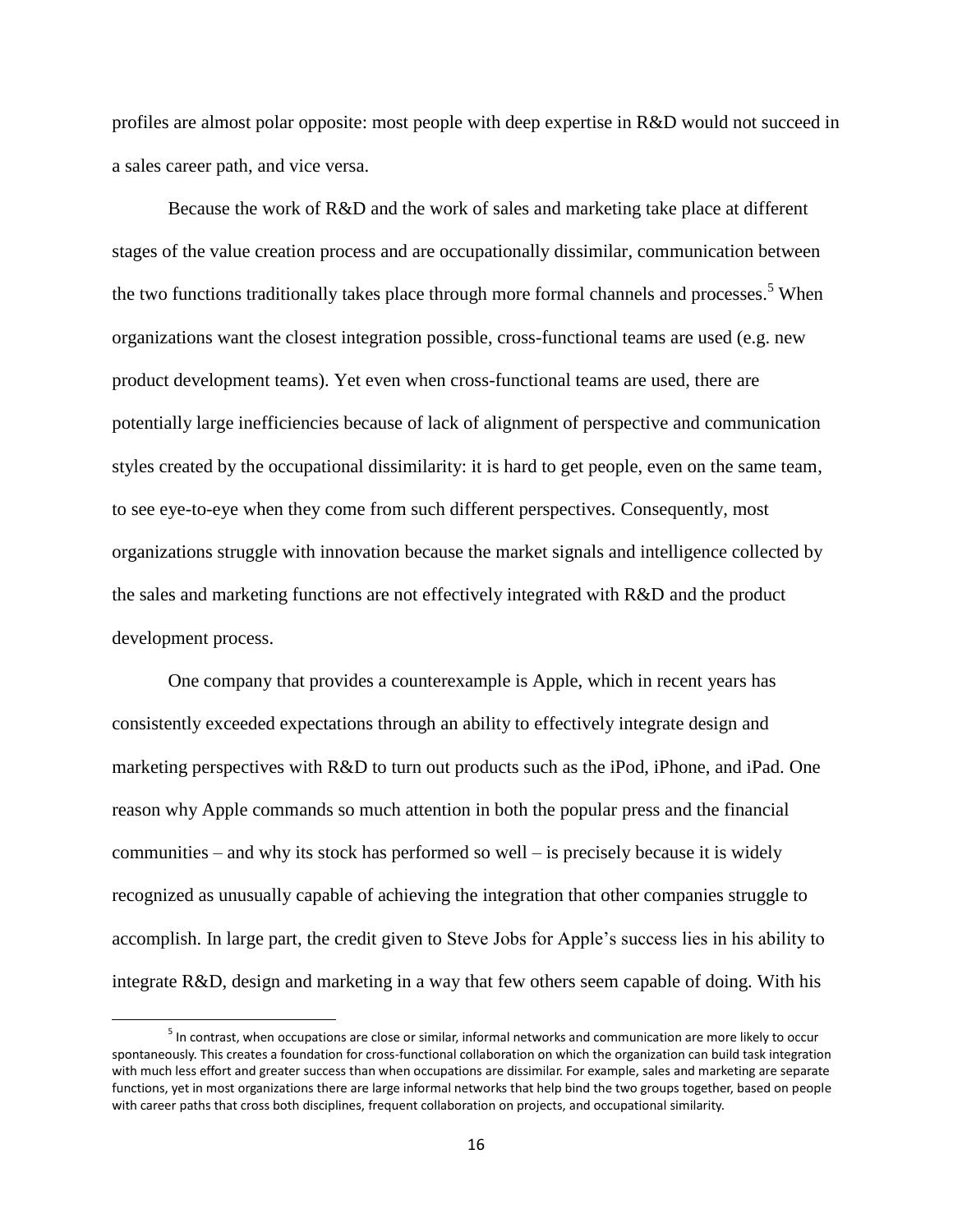recent death, many have questioned whether Apple as an entire organization will be able to continue its winning streak of successful products (BusinessWeek, 2011). Part of the "secret sauce" at Apple may in fact have been Steve Jobs' unusually ability to bridge the worlds of engineering and design so seamlessly.

Aside from cross-functional teams, the other main approach organizations use to integrate dissimilar occupations is job rotation. This is most common in general manager development, which promises the benefit of individuals who can effectively span and integrate the work done by very dissimilar occupations. The downside is that it is very time consuming and expensive to develop highly effective general managers from within or to hire them from the outside, in large part because many people cannot master the skills needed to integrate many dissimilar occupational specialties. Thus the number of truly effective general managers in organizations is small, leaving large gaps in organizations' ability to integrate across dissimilar occupations at the individual job level.

The challenges of defining and nurturing occupational career paths across dissimilar occupations are highlighted in Figure 3. In the case of career paths either within an occupation or across two similar occupations (sales and marketing; research and development; finance and accounting; manufacturing and distribution; etc.), typical functionally siloed career paths are sufficient to develop the skills the organization usually needs within each function. In addition, employees tend to find it easy to continue to build skills in areas where they already have an aptitude, so they are more likely to choose function-specific career paths if left to their own devices. Thus organizations do not have to exert a huge amount of effort to define and support function-specific career paths, or career paths that cross two similar occupations.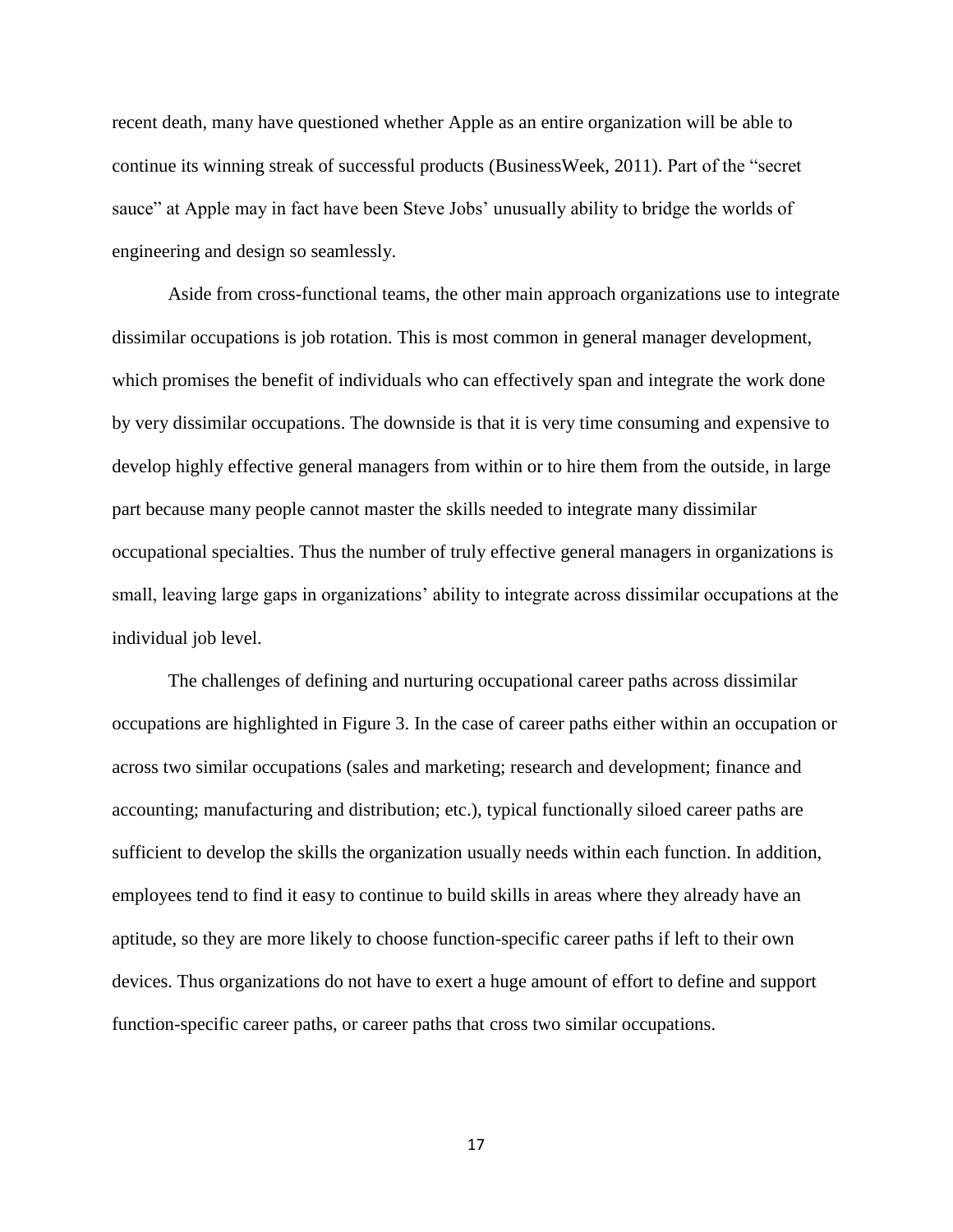



Extent of functional diversity within the job

In the case of career paths across three or more dissimilar occupations, general manager jobs and career paths are also well defined and focused on by organizations. Because of the dissimilarity of the occupations, though, it requires extraordinary effort on the part of both organizations and individuals to define and successfully execute the broad cross-functional development needed to build true general management skills. The good news is that both organizations and individual employees recognize these challenges and put substantial effort into solving them, even though such efforts are not guaranteed to be successful and often fall well short of the objective.

5. Options for achieving integration across two dissimilar occupational specialties

What is missing is recognition and understanding of the importance of occupational career paths across two dissimilar occupations. I argue here that organizations have paid insufficient attention to the need to develop cross-functional skills in the specific case where two dissimilar occupations play key roles in the value creation process if they are effectively integrated. That lack of attention leads to suboptimal cross-functional skill development, due to ill-defined and unsupported career paths across the two functions. Moreover, because career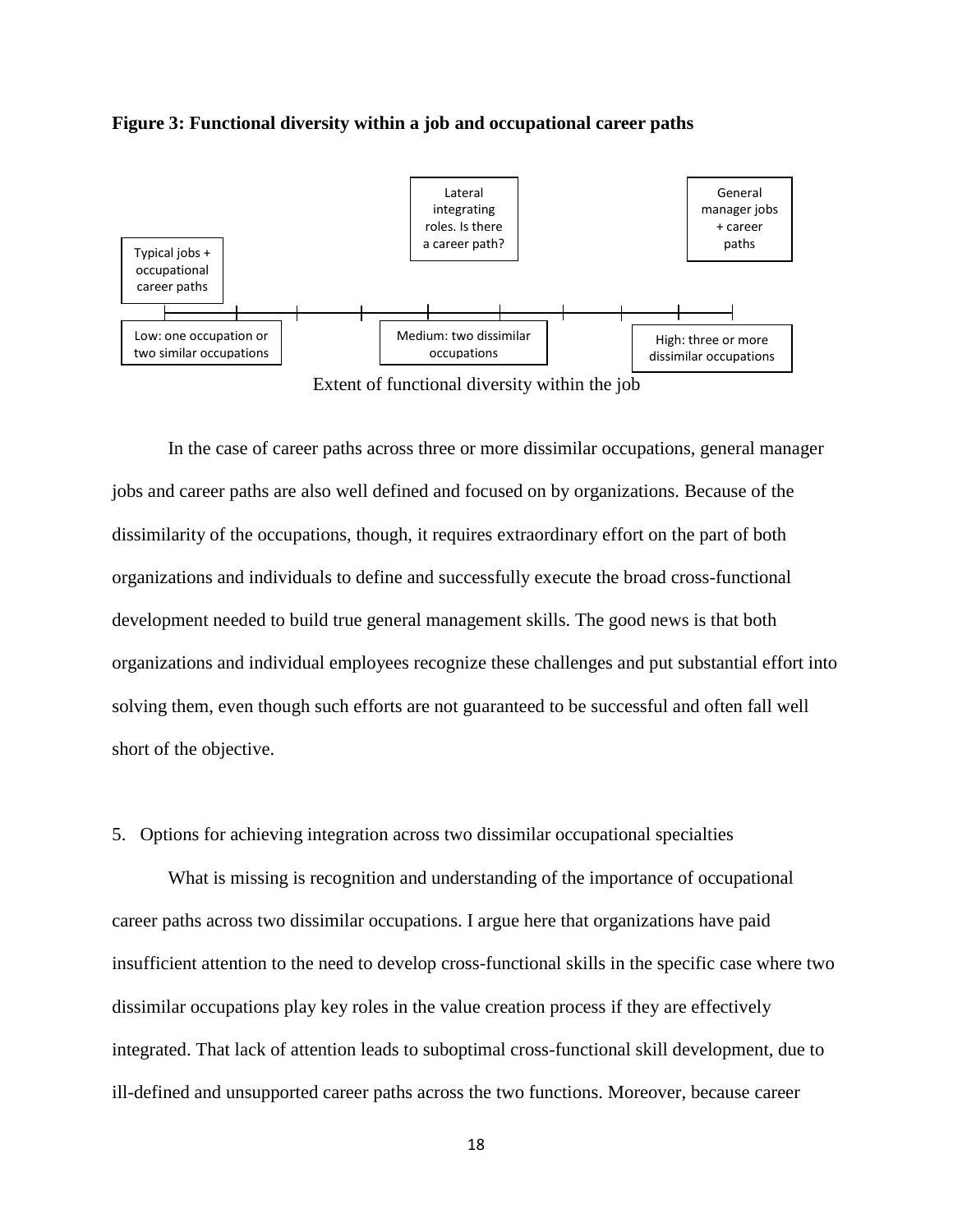paths across dissimilar occupations are not widely addressed by organizations, individuals do not receive clear signals about the importance of such careers, and thus invest little time or effort into developing true cross-functional skills.

What is needed is a new way of achieving integration across dissimilar occupations without losing the benefits of specialization, while simultaneously improving on the communication inefficiencies of cross-functional teams. To accomplish this, the integration ideally needs to take place at the individual level, with the right balance in each function of pure specialists and people who can perform the integration efficiently and effectively. The contrast between the traditional ways of organizing work across two dissimilar functions such as R&D and sales is highlighted in Figures 4 and 5. Figure 4 describes the traditional structure where integration only happens at either the cross-functional team level or at the general manager level. Figure 5 provides an alternative design, where a limited number of specialists in each function are cross-trained to develop skills in the other function.



**Figure 4: Traditional Functional Organization Design**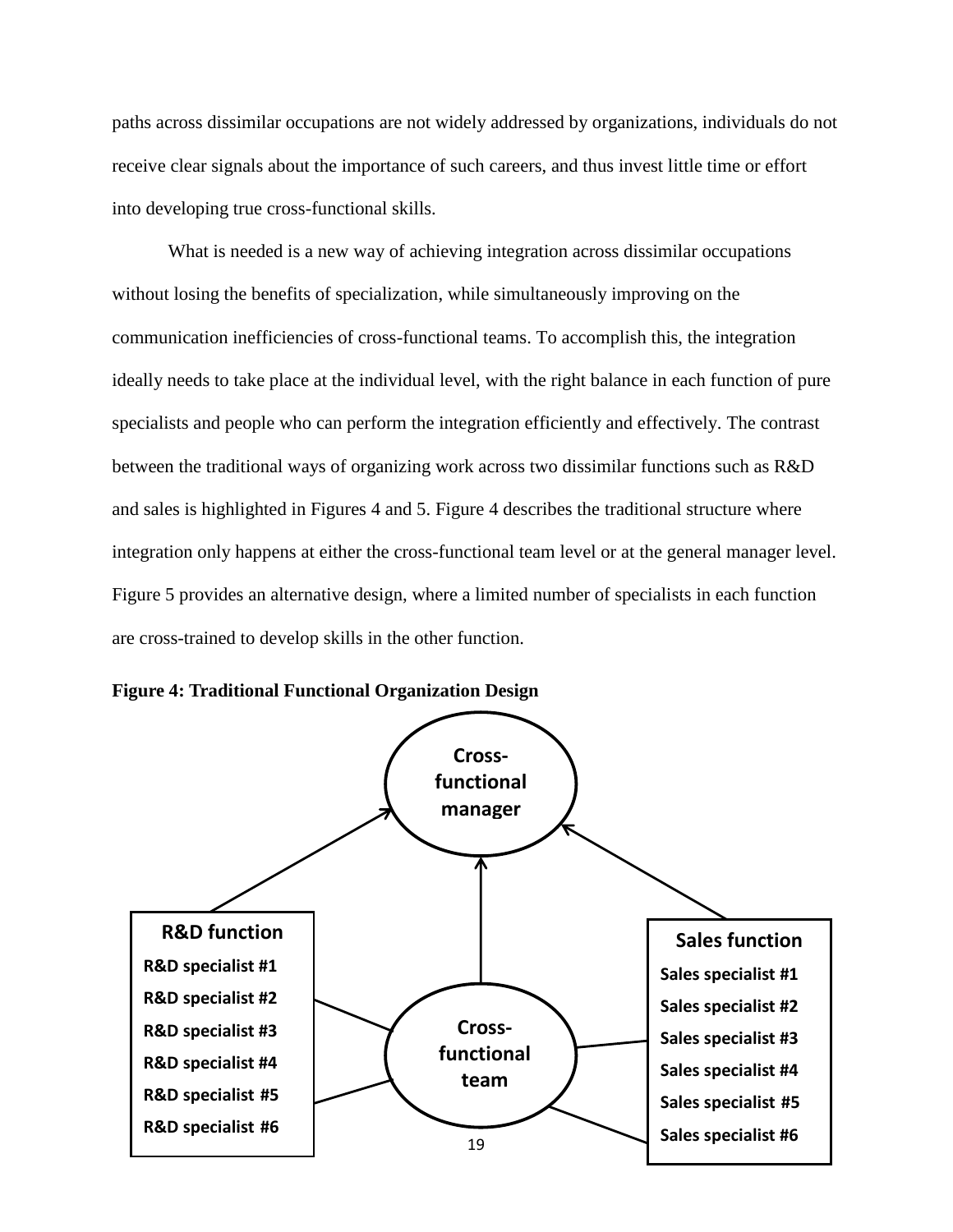**Figure 5: Organization Design with Career Paths that Integrate Dissimilar Functions**



The logic behind the new organization design is as follows:

- A large number of roles under both designs need to be specialized within each function to take advantage of the productivity benefits of specialization.
- Cross-functional teams and the general manager role are needed under both designs to facilitate cross-functional integration of the work performed by the occupation-specific specialists.
- To overcome the communication inefficiencies in the case of the cross-functional team and the bandwidth issues for the general manager (time and energy to get involved in a wide array of minute details), a select minority of independent contributors in each function perform integration along different dimensions: facilitating the work of the cross-functional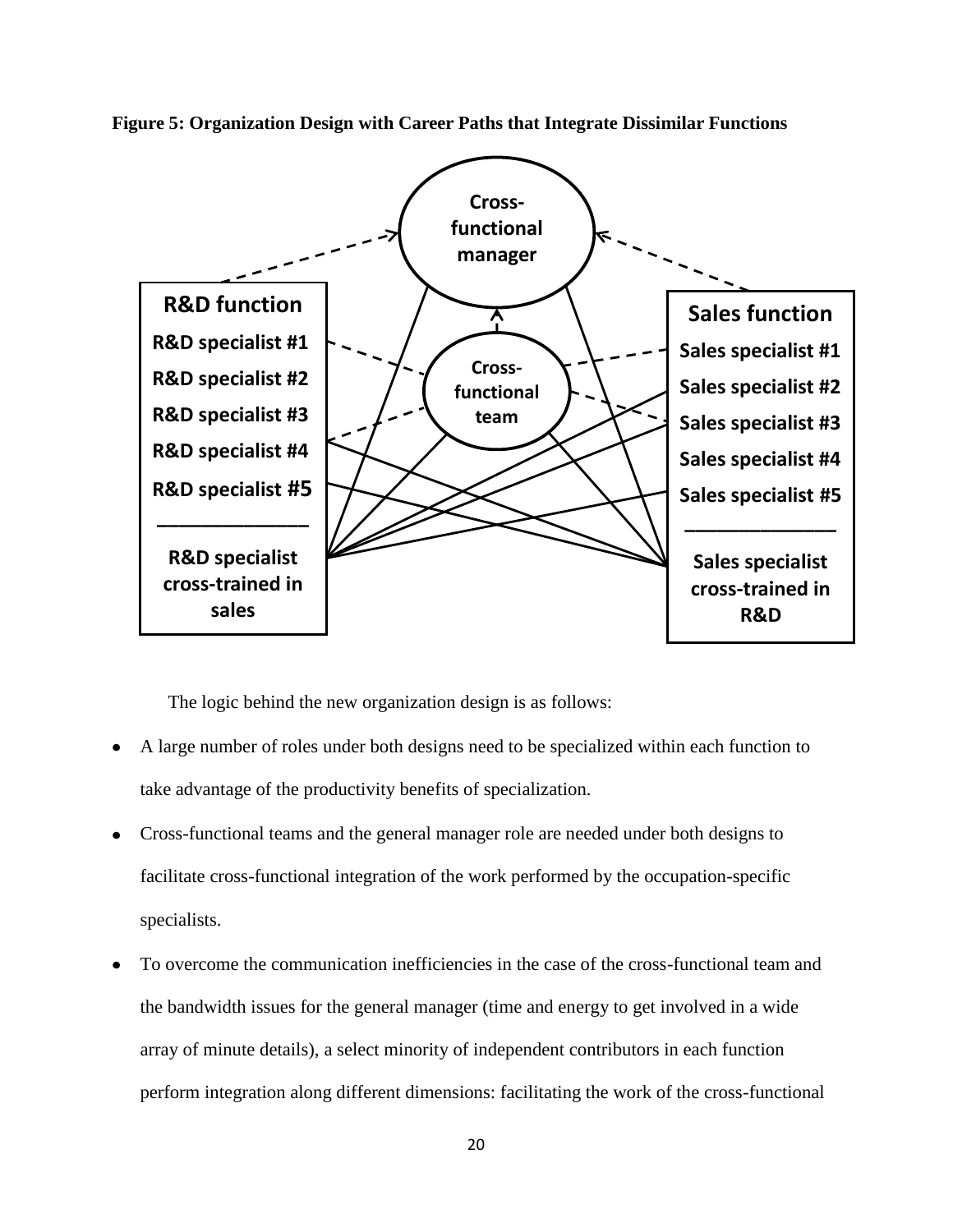teams and the general manager, and also providing integration in situations beyond the scope or capacity of the cross-functional teams and general manager.

While the logic behind the new roles in Figure 5 may seem obvious, the reality is that in most organizations, the number of specialist roles that are cross-trained to a high degree across dissimilar occupations is very small to nonexistent. One reason is because there is no natural tendency for individuals to flow across dissimilar occupations, which stands in stark contrast to what happens in similar occupations. A second reason is because organizations tend to rely heavily on cross-functional teams or general managers as the sole sources of integration.

Given the potential organizational benefits of the cross-trained specialists in Figure 5, the question then is how might organizations create effective career paths that would lead people to both want those roles and have the skills needed to fulfill them. A formal approach would entail creating explicit career ladders, with responsibilities and rewards tied to effective development of the cross-functional skills. This could be done through competency models, job rotation, formal training programs, and/or cross-functional competency based pay. A less formal approach could entail providing support and resources for individuals who choose to be cross-trained, through the provision of voluntary training courses and on-the-job development, or through subsidies to undergo such training outside of normal working hours (e.g. targeted tuition assistance for formal education programs in the other occupation).

Though the example of sales versus R&D is extremely common and highlights the great difficulty in integrating two very dissimilar occupations, there are examples that suggest that at least partial integration can be achieved under the right conditions. The case of logistics, which is a relatively new function that integrates sales, distribution, and production, shows that it can be done effectively, though the amount of work needed to do so is extremely high. Yet despite the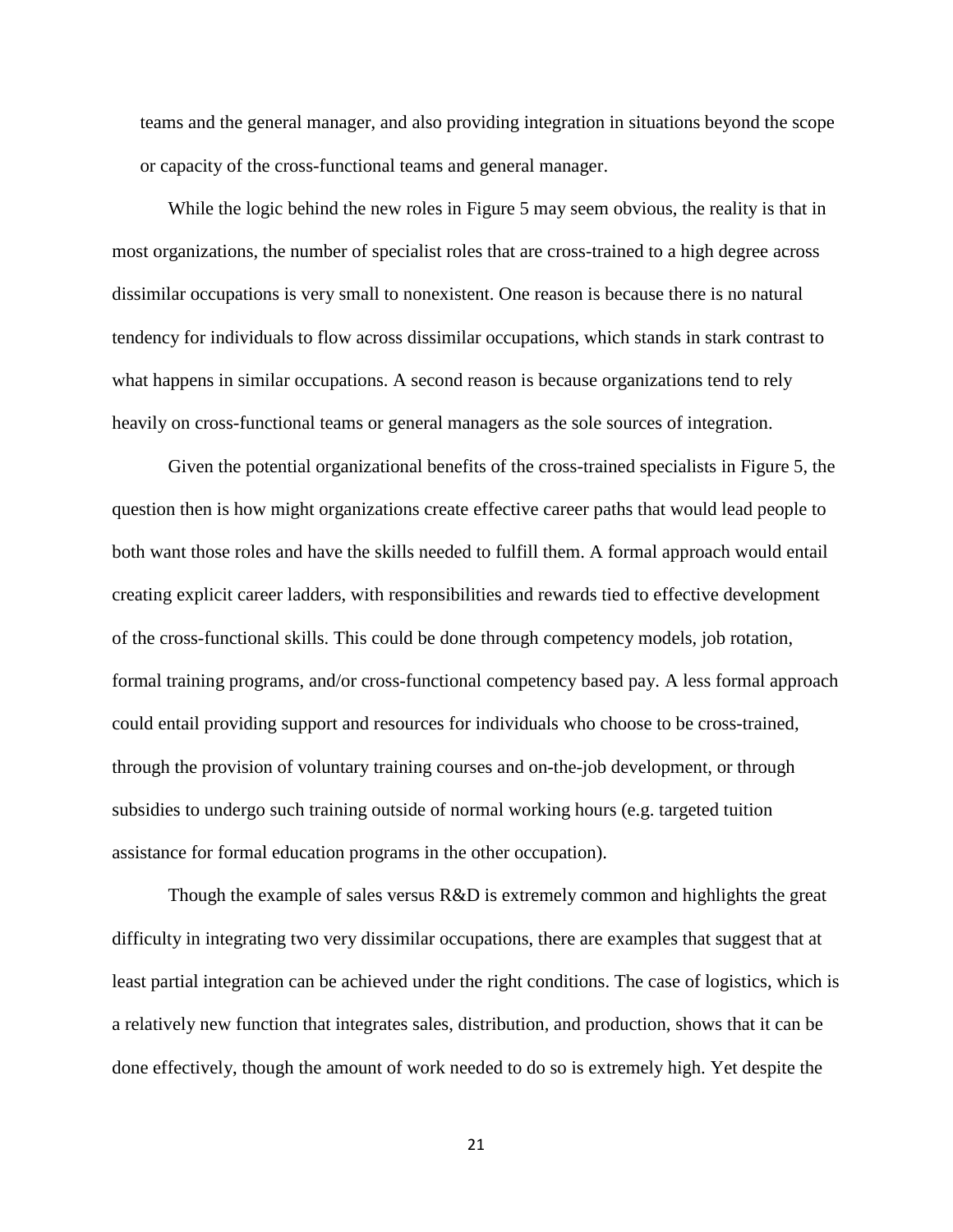progress organizations have made in developing logistics functions and experts who can span the various disciplines within them, best practices around career paths and cross-functional skill development have only recently started to emerge (Dischinger, Closs, McCulloch, Speier, Grenoble, and Marshall, 2006; Murphy and Poist 2007; Aquino and O'Marah, 2009; Vokurka, 2011).

In my work with companies I have come across other examples where organizations are starting to address integration and development of cross-functional skills across dissimilar occupations. Compared to the case of logistics, though, these examples have not received a comparable level of attention from either researchers or practitioners. The first case is the consumer analytics roles involved in research, analysis and sales in consumer products companies. The second case is services procurement and business process outsourcing.

In large consumer products companies, a common role that supports the sales organization is consumer analytics, which is typically called category management. Category management professionals analyze data on shopping patterns and trends to try to discern sales opportunities. People in these roles serve as a bridge between "pure" R&D, which focuses on technical development of new products (what is feasible to produce) and the fundamentals of consumer demand (what is feasible to market), and the outward facing "pure" sales roles that interface with the retailers that sell the companies' products. Category management professionals mine consumer shopping behavior data to derive recommendations on bundles of products that can be marketed together and ideas for packaging and promotions.

Occupying a niche between two well developed, yet very dissimilar, functions, category management professionals face an extremely difficult integration task. On the one hand, they typically do not have research backgrounds, and thus have very little input into the R&D process.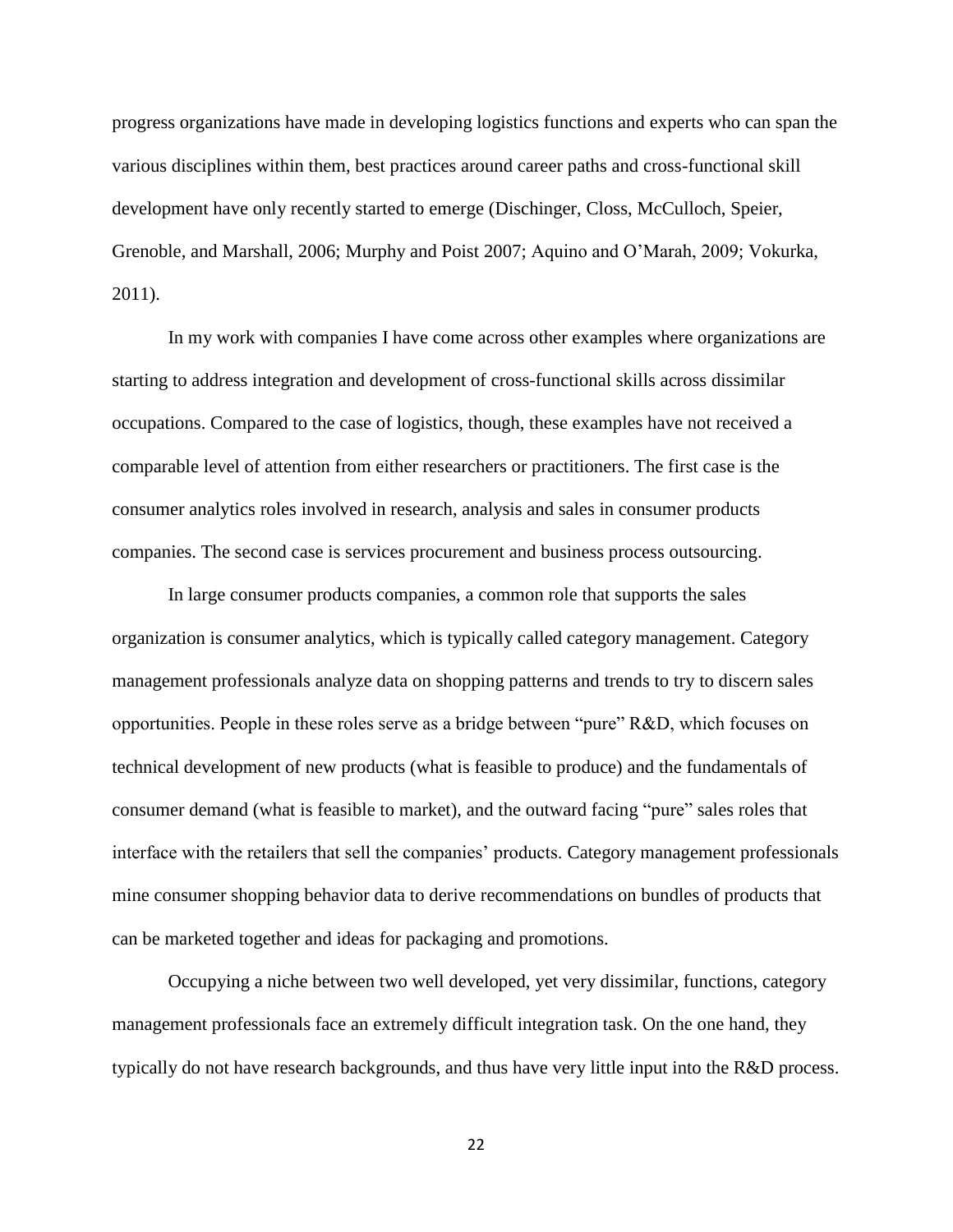Yet their focus on data-based analysis of what consumers are actually willing to buy puts them in a prime position to provide feedback and guidance to the R&D function. On the other hand, they also typically do not have the interpersonal skills of top salespeople, and can struggle to communicate effectively in high-powered sales meetings with senior representatives from both sides of the business-to-business sales negotiations (the consumer products company and the retailers).

Possible solutions for the development of more effective category management personnel and better integration across the R&D and sales functions in large consumer products companies, along the lines of Figure 5, might include:

- Drawing people from sales and from R&D into category management for job rotations.
- Placing category management personnel on R&D teams.

 $\overline{\phantom{a}}$ 

- Providing incentives to R&D personnel to spend time working in the sales function and vice versa.
- Training salespeople to be more analytical, which would improve their ability to take advantage of the insights created by category management analysis.<sup>6</sup>

Services procurement and business process outsourcing would appear to be relatively straightforward tasks: purchasing inputs provided by people. Yet those seemingly straightforward tasks are complicated by lack of overlap between the two key functions whose perspectives must be integrated for effective execution: finance and HR. Finance plays a key role because it typically sets the terms that drive insourcing (vertical integration) versus outsourcing decisions from a financial perspective. HR plays a key role because services purchases and

 $^6$  Category management personnel often report directly to key sales roles, which creates high visibility of category management personnel within the sales function, but at a cost. Because some sales people may lack a strong appreciation of the insights in-depth data analysis can provide, the tasks assigned to category management personnel can be overly simplistic and fail to take advantage of the full range of skills and potential insights the category management personnel have to offer.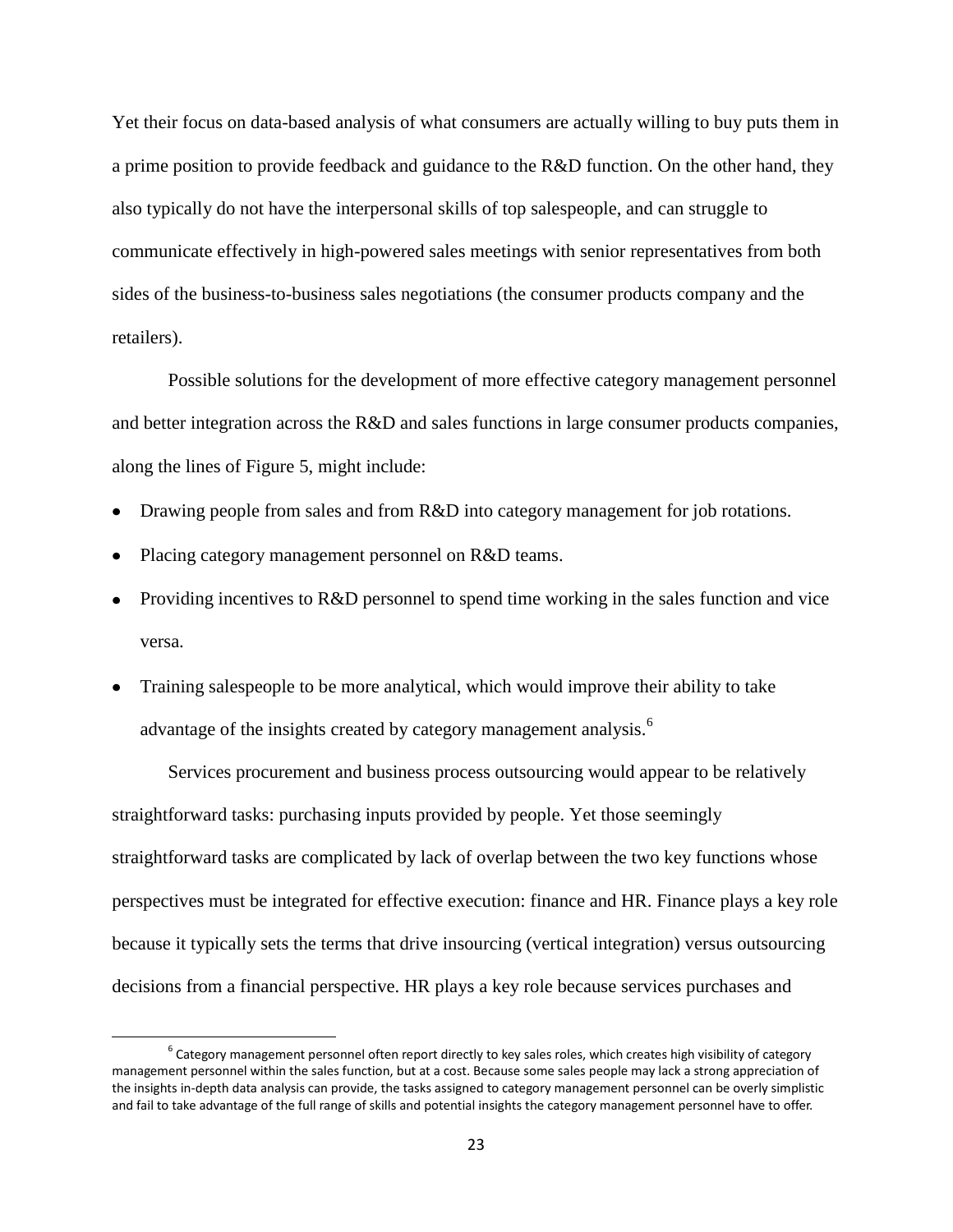business process outsourcing, unlike purchasing of physical objects, involve people and issues around capability development and task integration. The consequence is that many business process outsourcing decisions are extremely complicated and often not well designed and executed (Lawler, Ulrich, Fitz-enz, Madden and Maruca, 2004; Shi, 2007).

One potential solution which I saw implemented by a large financial services organization was the creation of a procurement function that integrated the roles of finance and HR in the same group. At the time of the writing of this article, the group had been established for a relatively short amount of time, so it was too early to gauge the ultimate effectiveness of the approach. Yet the principles behind it were quite sound: organizing two very dissimilar occupations under one reporting structure forced integration to take place at the critical point where procurement decisions are made. Doing so minimized the inefficient communication and decision handoff that are endemic under traditional organization designs that separate finance and HR roles from each other in different silos. The career path implications had not yet been fully worked out, yet the direction was clear: (deep) cross-training of functional specialists in the other, dissimilar, occupation.

#### 6. Implications for organizations operating in fast growth emerging markets

Though all organizations can potentially benefit from having a deeper bench of specialists who can work across dissimilar occupational lines, the cost-benefit tradeoff depends on a number of factors including the time needed to develop cross-functional skills, the availability of such talent on the external labor market, and the underlying rates of turnover of specialists within each discipline. For companies operating in fast growth emerging markets, the issue may be particularly acute because of high rates of labor turnover and scarce availability of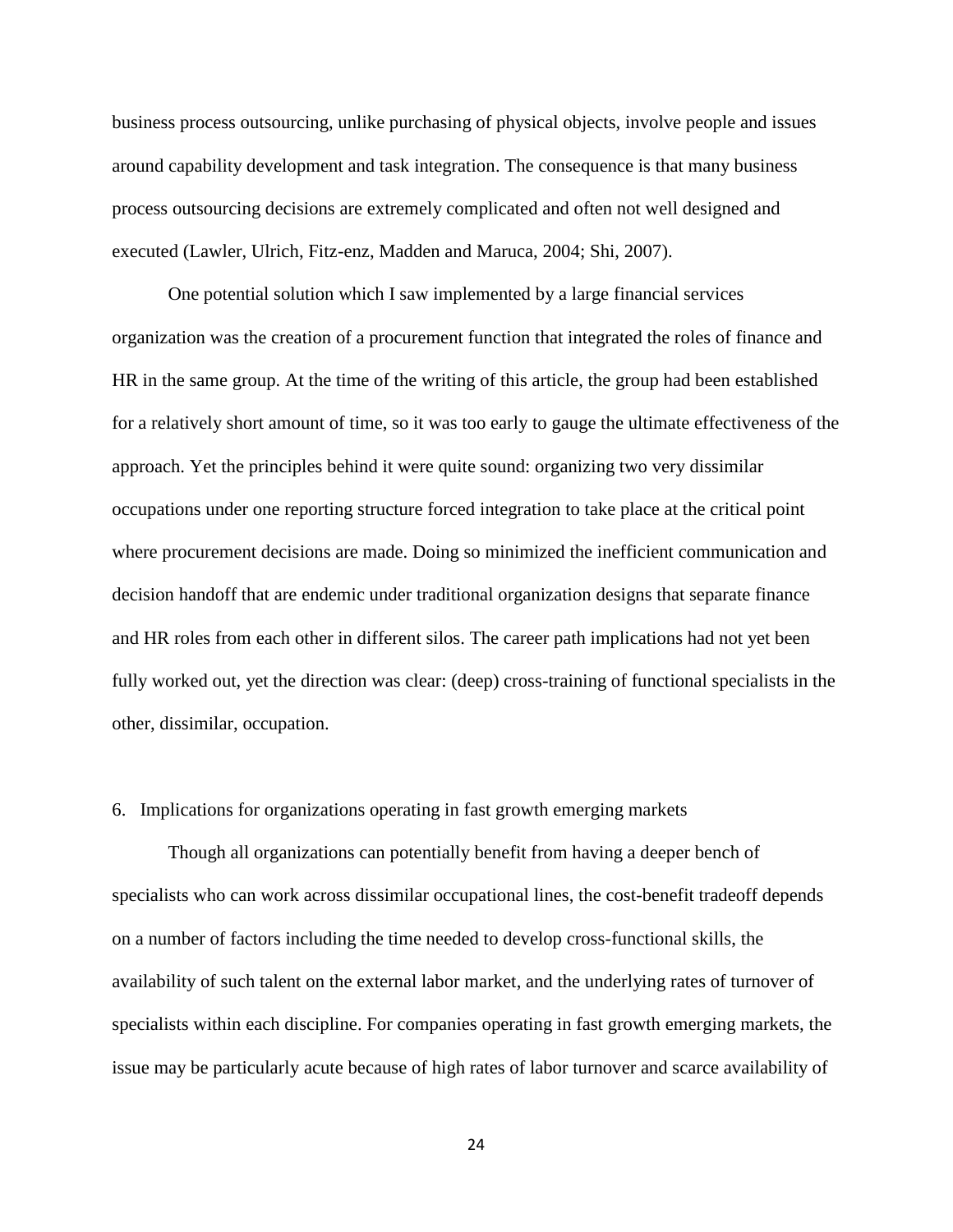high quality talent in local labor markets. An in-depth treatment of the issues involved would take more space than is possible in this article, so I will limit the discussion here to a general outline of the issues and potential solutions.

Fast growth emerging markets like China, India, Brazil and Indonesia are characterized by large and rapidly growing middle classes and a historical dearth of jobs in companies organized using advanced organization design techniques. Thus, as companies expand their scale of operations to meet growing consumer demand, the demand for people who can play the key integrating roles across dissimilar functions usually exceeds the supply. Even if a company is willing to pay top dollar for a set of skills, it may have a difficult time recruiting enough people to do the work.

The companion factor is a much higher underlying rate of turnover across most occupations in these markets than is typically observed in developed economies. Though I have yet to see a detailed societal-level analysis of the causes of differences in turnover rates for emerging and developed economies, the likely cause is not hard to imagine. In an environment where new jobs are being created at a relatively rapid pace, individuals' perceived job opportunities at other organizations (and the rate at which they receive job offers) should be higher, leading them to jump ship much more quickly, all else equal.

The challenge this creates for organizations is most acute for roles where it takes a lot of time and experience to develop the skills. Lateral integrating roles in general fall into this category. For roles that integrate across dissimilar occupations, the challenges are even greater because of the difficulty of keeping employees long enough to both develop the skills and then apply them.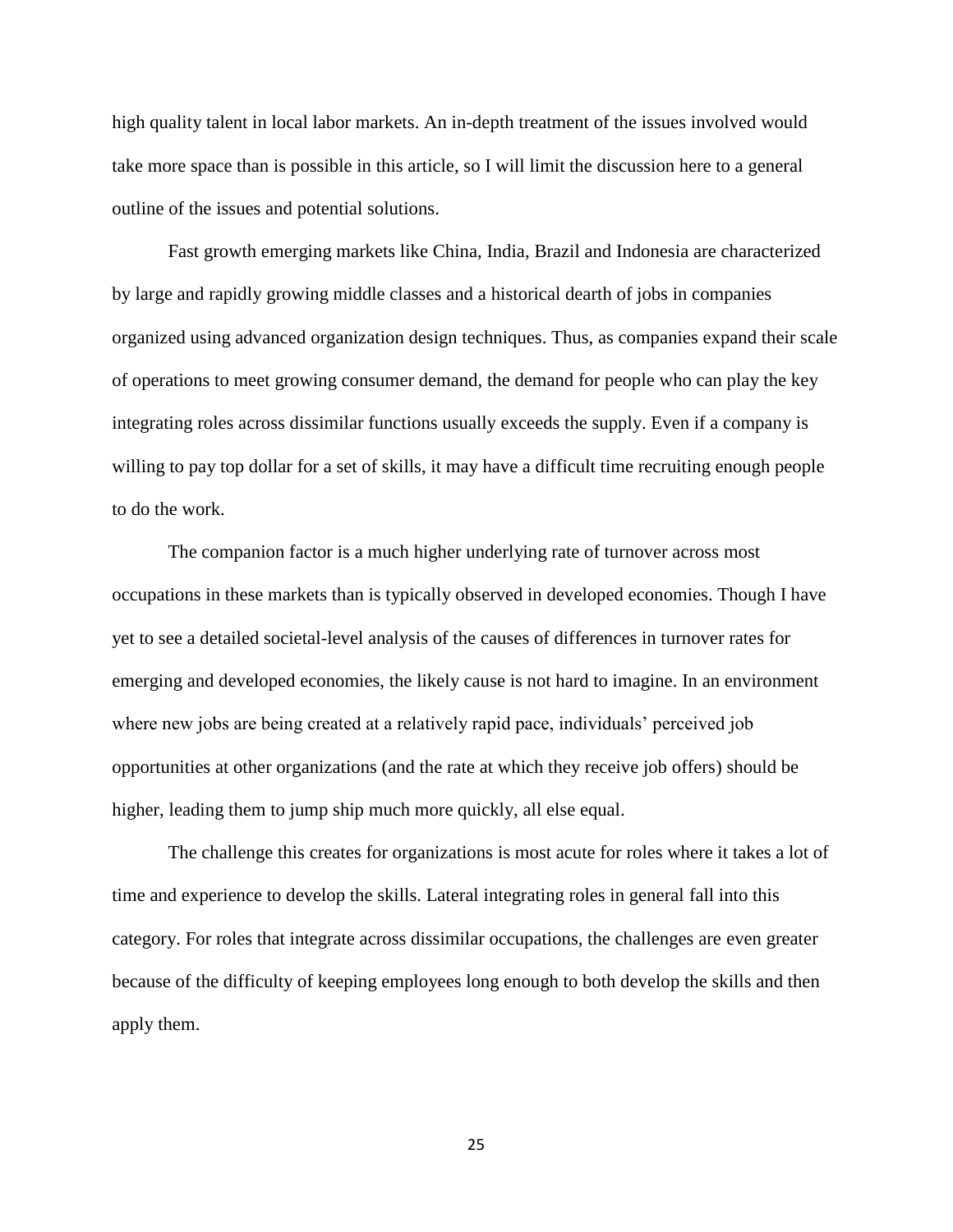Just like the case for organizations in developed economies, the approach to developing cross-functional skills at the individual contributor level (Figure 5) is a potential solution for organizations operating in fast growing emerging markets. In that case, though, the argument for doing so is potentially much greater than in developed markets because of the turnover issues. In an environment with high rates of turnover, waiting for the development of fully-trained and effective general managers is even more risky than in the more stable labor markets of developed economies. If a deeper bench of individual contributors within each functional specialty who are cross-trained in the dissimilar occupation can be built, this will help offset the negative impacts of turnover<sup>7</sup>

One likely difference between the two economic settings is the number or percentage of functional specialists who would need to be cross-trained to maintain the organizational capability of integration across the dissimilar occupations. With higher underlying rates of turnover, an organization operating in fast growing emerging markets would need a higher concentration of cross-trained specialists to ensure a minimal supply of them at any time, because of the higher turnover rates.

 $\overline{\phantom{a}}$ 

 $^7$  Note that this argument is essentially the same as one of the rationales behind cross-training for the roles on a manufacturing assembly line team: if someone is absent temporarily due to illness or longer term due to turnover, the other team members are able to step in and do the absent person's work until the person returns or a replacement is found and fully trained.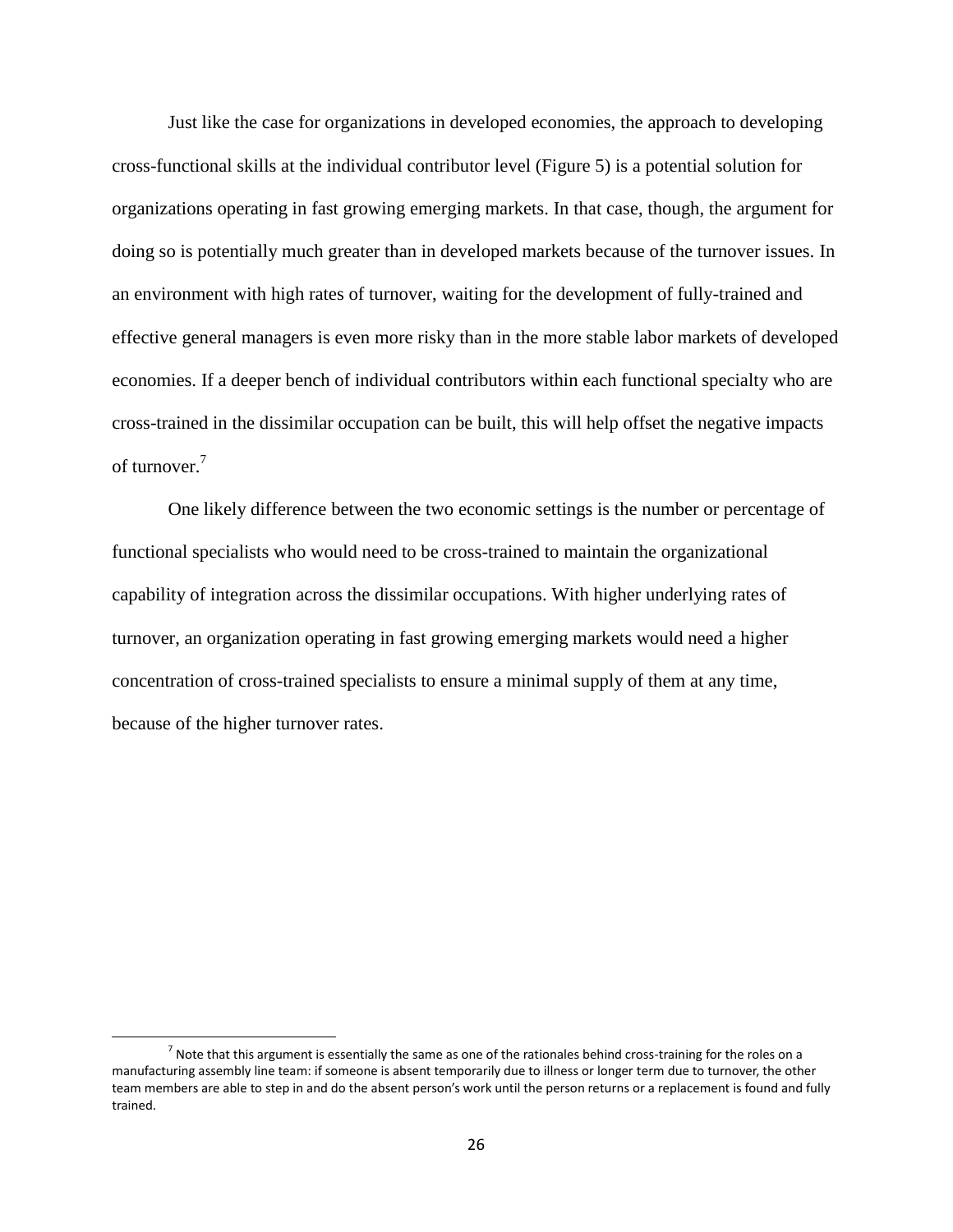# References

- Appelbaum, Eileen and Rosemary Batt. 1994. *The New American Workplace: Transforming Work Systems in the United States*. Ithaca, NY: ILR Press.
- Aquino, David and Kevin O'Marah. 2009. "What makes a modern supply chain professional?" *Supply Chain Management Review*, 13:4, 12-19.
- Batt R. 1999. Work Organization, Technology, and Performance in Customer Service and Sales. *Industrial and Labor Relations Review* 52(4), 539-564.
- Blasi, Joseph and Douglas Kruse. 2006. "U.S. High-Performance Work Practices at Century's End," *Industrial Relations*, 45:4, 547-578.
- Bureau of Labor Statistics. 2010. Current Population Survey, 2010 Employed Persons by Detailed Occupation, Sex, Race and Hispanic or Latino ethnicity, ftp://ftp.bls.gov/pub/special.requests/lf/aat11.txt (downloaded Oct 3, 2011)
- BusinessWeek. 2011. *Steve Jobs 1955-2011* (Special issue honoring Steve Jobs' life), October 11.
- Cappelli, Peter and David Neumark. 2001. "Do High-Performance Work Practices Improve Establishment-Level Outcomes?" *Industrial and Labor Relations Review*, 54:4, 737-775.
- Charan, Ram, Stephen Drotter, and James Noel. 2000. *The Leadership Pipeline: How to Build the Leadership-Powered Company*, San Francisco, CA: John Wiley & Sons.
- Cohen, S.G. & Bailey, D. 1997. "What makes teams work: Group effectiveness research from the shop floor to the executive suite," *Journal of Management*, 23(3), 239-290.
- Conger, Jay A. and Beth Benjamin. 1999. *Building Leaders: How Successful Companies Develop the Next Generation*, San Francisco, CA: Jossey-Bass.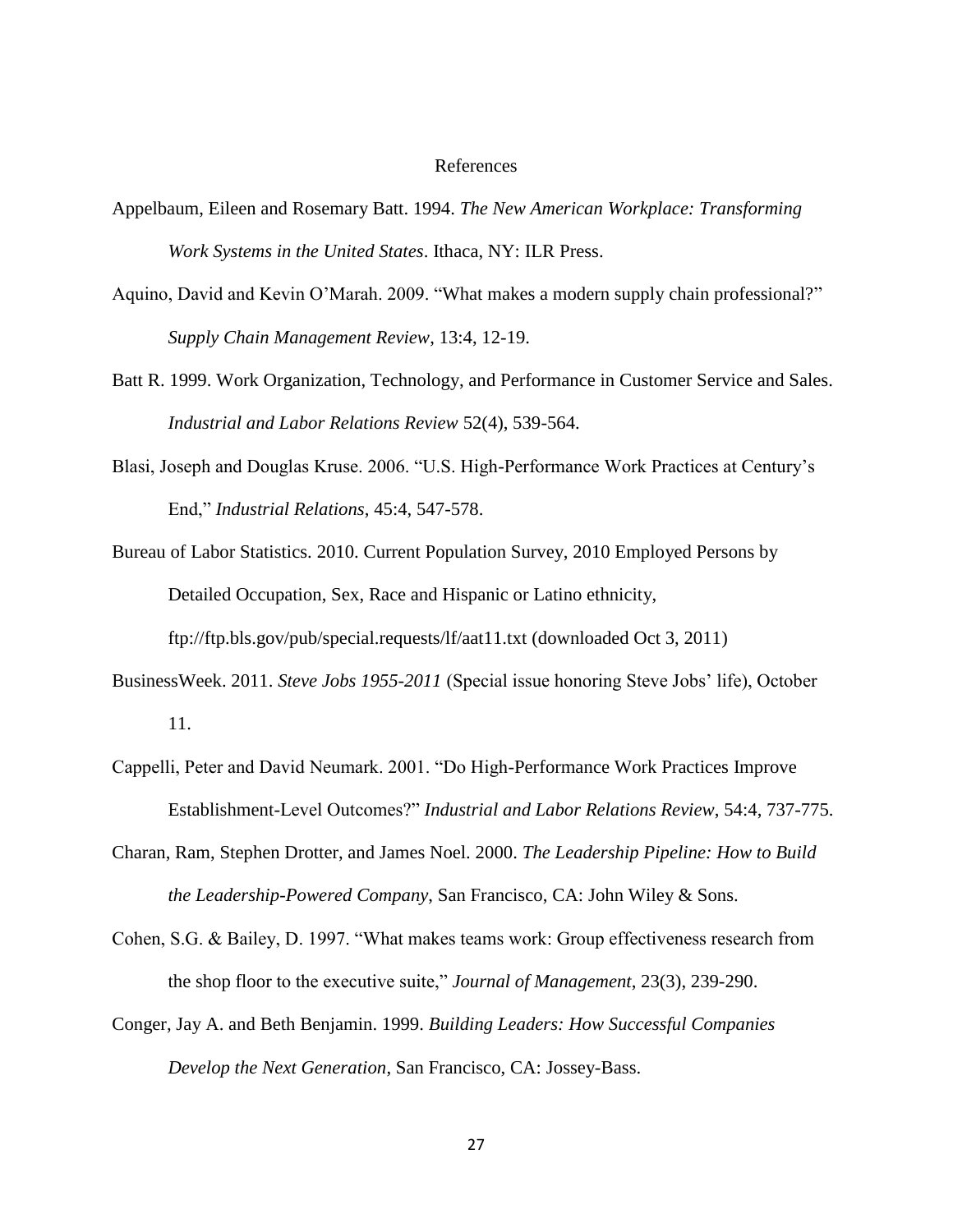- Cooke, William. 1994. "Employee Participation Programs, Group-Based Incentives, and Company Performance," *Industrial and Labor Relations Review*, 47:4, 594-609.
- Devaro, Jed. 2008. "The Effects of Self-Managed and Closely Managed Teams on Labor Productivity and Product Quality: An Empirical Analysis of a Cross-Section of Establishments," *Industrial Relations*, 47:4, 659-697.
- Dischinger, John, David J. Closs, Eileen McCulloch, Cheri Speier, William Grenoble, and Donna Marshall. 2006. "The emerging supply chain management profession," *Supply Chain Management Review*, 10:1, 62-68.
- Fallick, Bruce C. 1996. "A review of recent empirical evidence on displaced workers," *Industrial and Labor Relations Review*, 50:1, 5-16.
- Goldsmith, Marshall and Marc Reiter. 2007. *What Got You Here Won't Get You There: How Successful People Become Even More Successful*, New York: Hyperion.
- Hackman, J. Richard and Edward E. Lawler, 1971. "Employee reactions to job characteristics," *Journal of Applied Psychology*, 55:3, 234-238.
- Hackman, J.Richard and Greg R. Oldham. 1976. "Motivation through the design of work: Test of a Theory," *Organizational Behavior and Human Performance*, 16:2, 250-279.
- Hackman and Oldham, 1980. *Work Redesign*, Reading, MA: Addison-Wesley.
- Hackman, J. Richard, Greg Oldham, Robert Janson, and Kenneth Purdy. 1975. "A new strategy for job enrichment," *California Management Review*, 17:4, 57-71.
- Hamilton, Barton H., Jack A. Nickerson, and Hideo Owan. 2003. "Team Incentives and Worker Heterogeneity: An Empirical Analysis of the Impact of Teams on Productivity and Participation," *Journal of Political Economy*, 111:3, 465-497.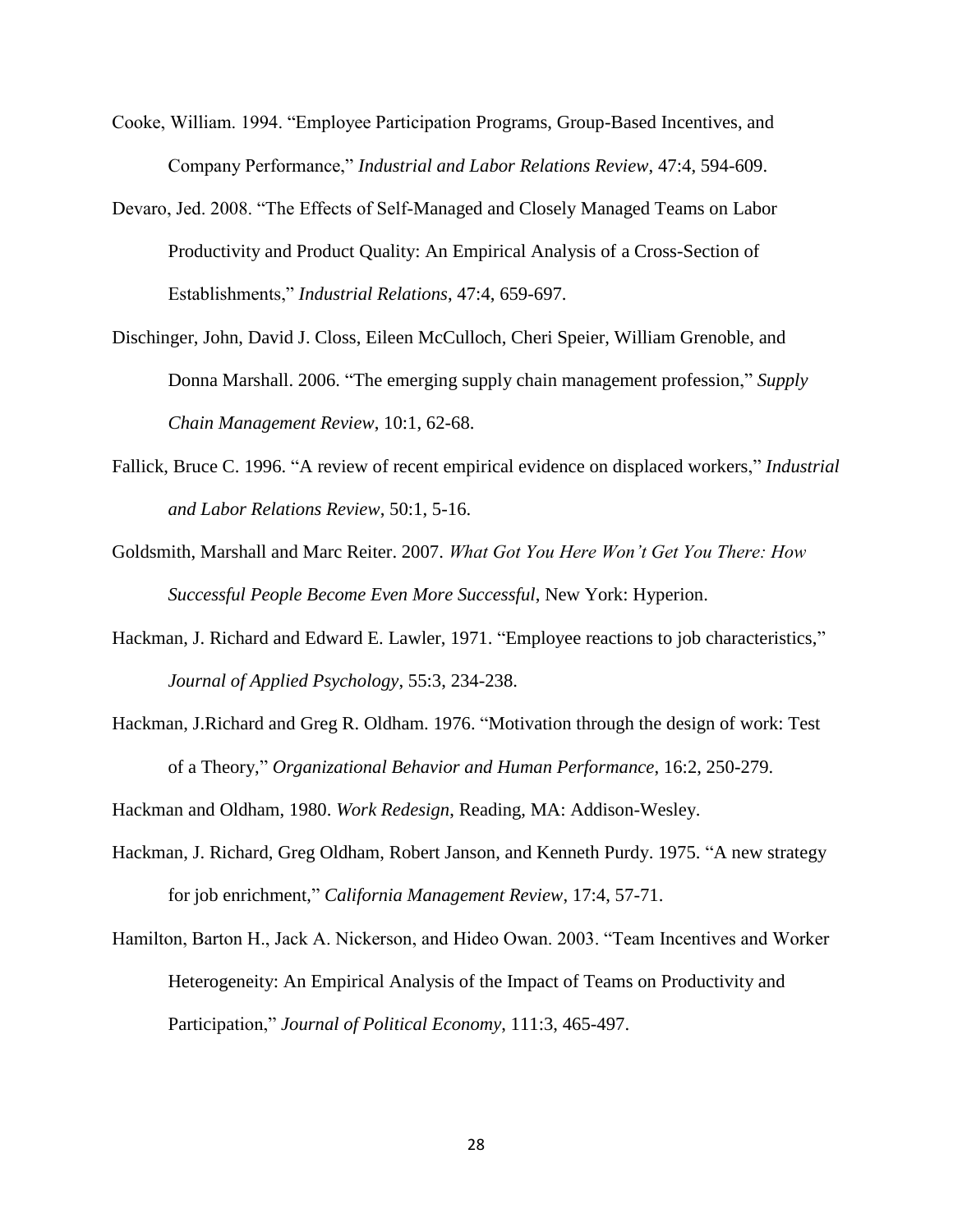Herzberg, Frederick I., Bernard Mausner and Barbara B. Snyderman. 1959. *The Motivation to Work*, New York: Wiley.

Herzberg, Frederick I. 1966. *Work and the Nature of Man*, Cleveland: World.

- Herzberg, Frederick I. 1968. "One more time: How do you motivate employees?" *Harvard Business Review*, reprinted Sep/Oct87, 65: 5, 109-120.
- Ichniowski, Casey, Kathryn Shaw, & Giovanna Prennushi. 1997. "The Effects of Human Resource Management Practices on Productivity," *American Economic Review*, 87:3, 291-313.
- Jacobson, Louis S., Robert J. LaLonde, and Daniel G. Sullivan. 1993. "Earnings losses of displaced workers," *American Economic Review*, 83:4, 685-709.
- Janod, Veronique and Anne Saint-Martin. 2004. "Measuring the Impact of Work Reorganization on Firm Performance: Evidence from French Manufacturing, 1995-1999," *Labour Economics*, 11:6, 785-798.
- Kletzer, Lori G. and Robert W. Fairlie. 2003. "The long-term costs of job displacement for young adult workers," *Industrial and Labor Relations Review*, 56:4, 682-698.
- Knez, Marc and Duncan Simester. 2001. "Firm-Wide Incentives and Mutual Monitoring at Continental Airlines," *Journal of Labor Economics*, 19:4, 743-772.
- Kotter, John P. 1982. "General managers are not generalists," Organizational Dynamics, 10:4, 5-19.
- Kotter, John P. 1986. *The General Managers*, New York: Free Press.
- Lawler, Edward E. 1973. *Motivation in Work Organizations*, Monterey, CA: Brooks/Cole.

Lawler, Edward E. 1986. *High Involvement Management*, San Francisco: Jossey-Bass.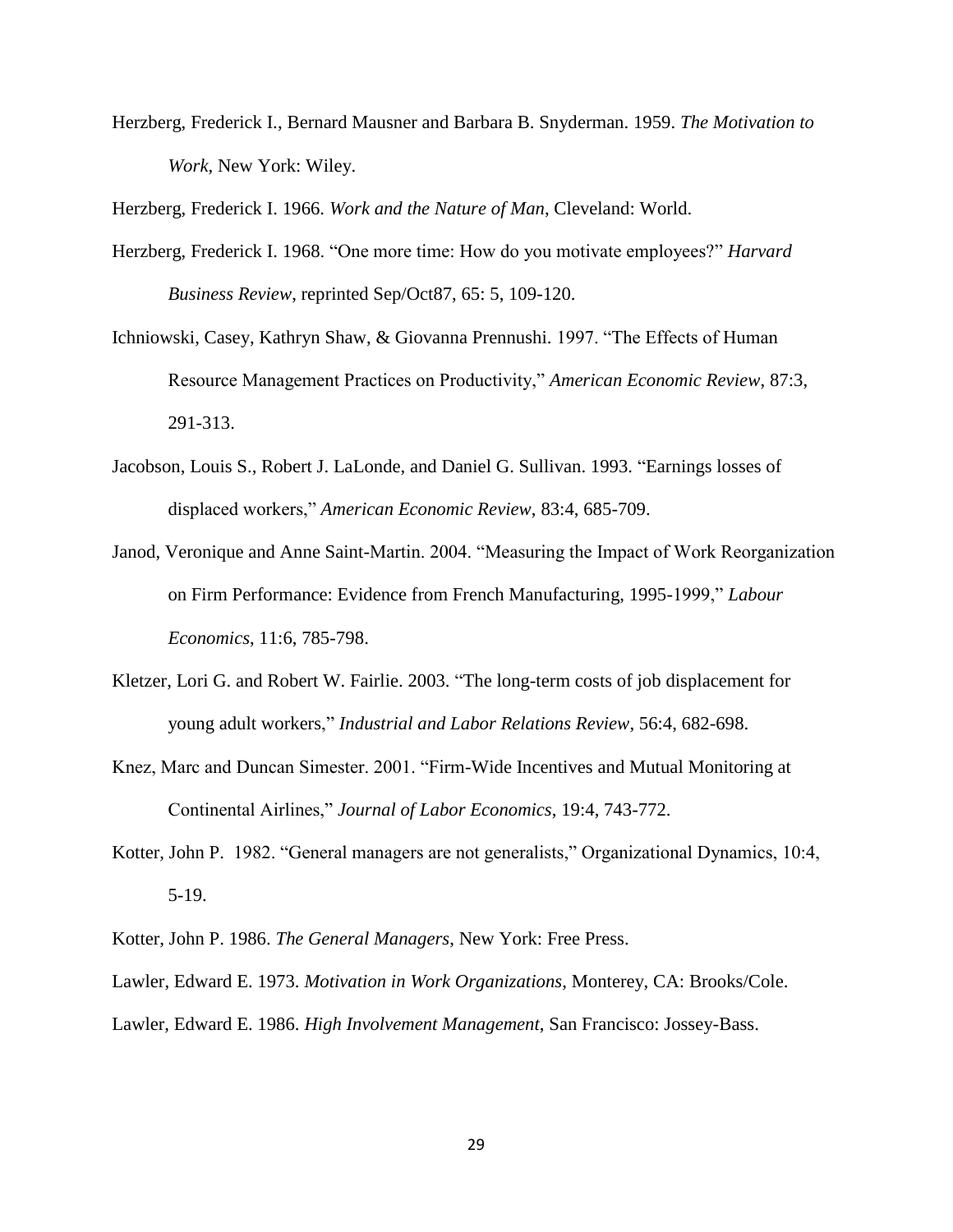- Lawler, Edward E., David Ulrich, Jac Fitz-enz, James Madden and Regina Maruca. 2004. *Human Resources Business Process Outsourcing*, San Francisco, CA: Jossey-Bass.
- Lawrence, Paul and Jay Lorsch. 1967. *Organization and Environment: Managing Differentiation and Integration,* Boston: Harvard Business School Press.
- Luthans, F., Hodgetts, R. M., & Rosenkrantz, S. A. 1988. "Successful vs. effective real managers," *The Academy of Management Executive*, 2:2, 127-132.
- MacDuffie, John Paul. 1995. "Human Resource Bundles and Manufacturing Performance: Organizational Logic and Flexible Production Systems in the World Auto Industry," *Industrial and Labor Relations Review*, 48:2, 197-221.
- McCall, M. W., & Lombardo, M. M. 1983. *Off the track: Why and how successful executives get derailed.* Englewood Cliffs, NJ: Prentice Hall.
- McCall, M., Lombardo, M., & Morrison, A. 1988. *The lessons of experience: How successful executives develop on the job*. New York, NY: Free Press.
- Mohrman, Susan A., Susan G. Cohen, and Allan M. Mohrman, Jr. 1995. *Designing Team-Based Organizations: New Forms for Knowledge Work*. San Francisco, CA: Jossey-Bass.
- Murphy, Paul and Richard F. Poist. 2007. "Skill requirements of senior-level logisticians: A longitudinal assessment," *Supply Chain Management*,12:6, 423-431.
- Neal, Derek. 1995. "Industry-specific human capital: Evidence from displaced workers," *Journal of Labor Economics*, 13:4, 653-677.
- Neal, Derek. 1999. "The complexity of job mobility among young men," *Journal of Labor Economics*, 17:2, 237-261.
- Osterman, Paul. 2006. "The Wage Effects of High Performance Work Organization in Manufacturing," *Industrial and Labor Relations Review*, 59:2, 187-204.